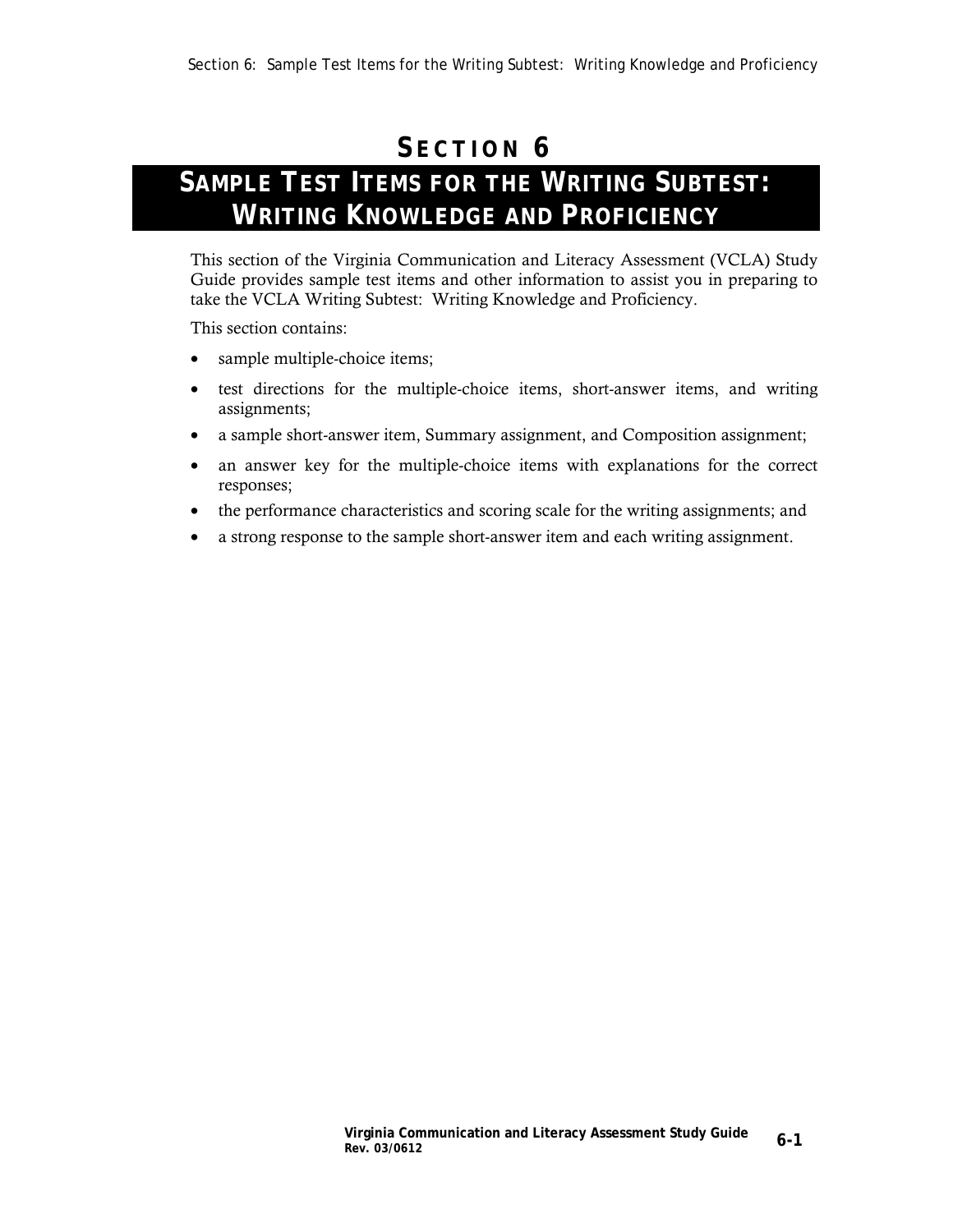Section 6: Sample Test Items for the Writing Subtest: Writing Knowledge and Proficiency

## **Multiple-Choice Items**

## **Test Directions for the Writing Subtest Multiple-Choice Items**

## **DIRECTIONS FOR THE GRAMMAR AND USAGE SECTION OF THE WRITING SUBTEST**

This section of the Writing subtest is based on several passages. In this part of the writing section, the term *error* refers to language use that does not conform to the conventions of Standard English.

Each passage is followed by several multiple-choice items related to the passage. Read each passage carefully and then read the items that refer to that passage. For each item, choose the ONE best answer based on the information contained in the passage you have just read.

For this section, there are 34 multiple-choice items in all, numbered 1 to 34. Record your answer to each item **on Answer Document E** in the space that corresponds to the item number. Completely fill in the space having the same letter as the answer you have chosen.

Do NOT make any stray marks in your answer document. **You may use the margins of this test booklet for scratch paper, but only the answers that you record in your answer document will be scored.**

## **USE ANSWER DOCUMENT E**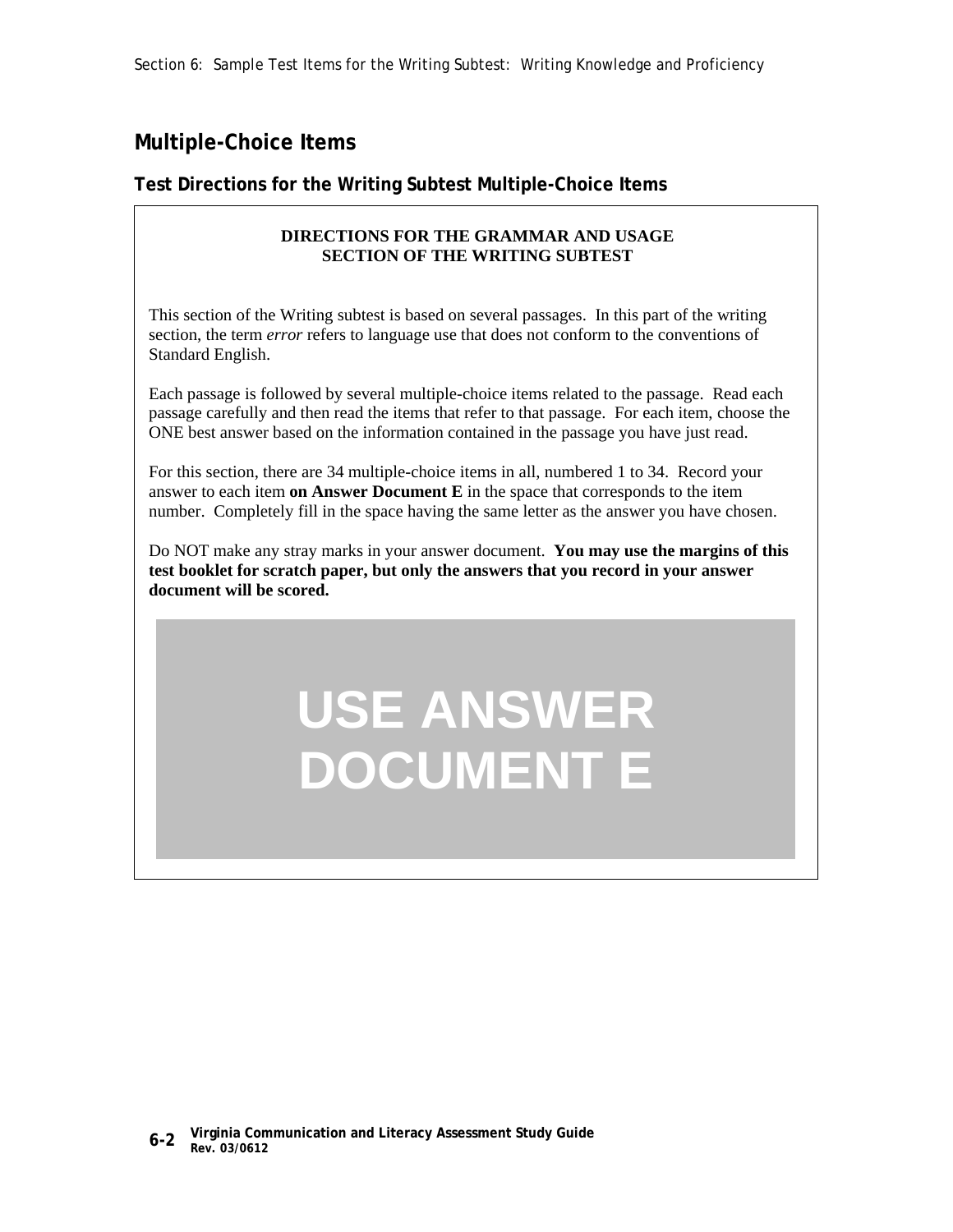## **Sample Multiple-Choice Items**

**Use the passage below to answer the three questions that follow.** 

**<sup>1</sup>**Although the individuals who drafted the U.S. Constitution had much in common, disagreements did arise at the Constitutional Convention in Philadelphia in 1787. **2**Despite their nationalist outlook, many of the delegates could be quite defensive of state interests, and the Constitution would be a product of a series of compromises. **<sup>3</sup>**One concerned representation, a question on which the views of large states such as New York and Virginia differed considerably from those of small states such as New Jersey. **4**Speaking for the large states, James Madison submitted a proposal that called for a two-house legislature in which representation was based on population. **5**This gave the more populous states a clear advantage: the more people a state had, the more representatives it could send to both houses of Congress.

- 1. Which statement, if added as Sentence 6, would best fit the writer's pattern of development in the second paragraph?
	- A. Many of the delegates felt they could devise a better scheme.
	- B. Not surprisingly, the small states took a dim view of this proposal.
	- C. Not surprisingly, many of the delegates believed there was a simpler solution.
	- D. The small states carefully considered Madison's proposal.

**<sup>6</sup>**\_\_\_\_\_\_\_\_\_\_\_\_\_\_\_\_\_\_\_\_\_\_\_\_\_\_\_\_\_\_\_\_\_\_\_\_\_ \_\_\_\_\_\_\_\_\_\_\_\_\_\_\_\_\_\_\_ **7**As an alternative, James Patterson of New Jersey proposed the creation of a one-house legislature in which each state had a single vote. **8**For obvious reasons, the large states objected to Patterson's proposal just as strongly as the small states had to Madison's scheme, and they made their objections known to supporters of Patterson's scheme. **9**There was plainly a need for compromise. **10**After considerable debate, Roger Sherman of Connecticut suggested another plan that would establish the governmental structure with which we are familiar today: a two-house legislature in which each state had two senators in the upper house, while representation in the lower house was based on population.

- \* \* \* \* \* \* \* \*
	- 2. Which of the following methods of organization does the author use in the passage?
		- A. order of importance
		- B. cause and effect
		- C. comparison and contrast
		- D. problem and solution
	- 3. Which sentence should be revised to eliminate unnecessary words or phrases?
		- A. Sentence 3
		- B. Sentence 4
		- C. Sentence 8
		- D. Sentence 10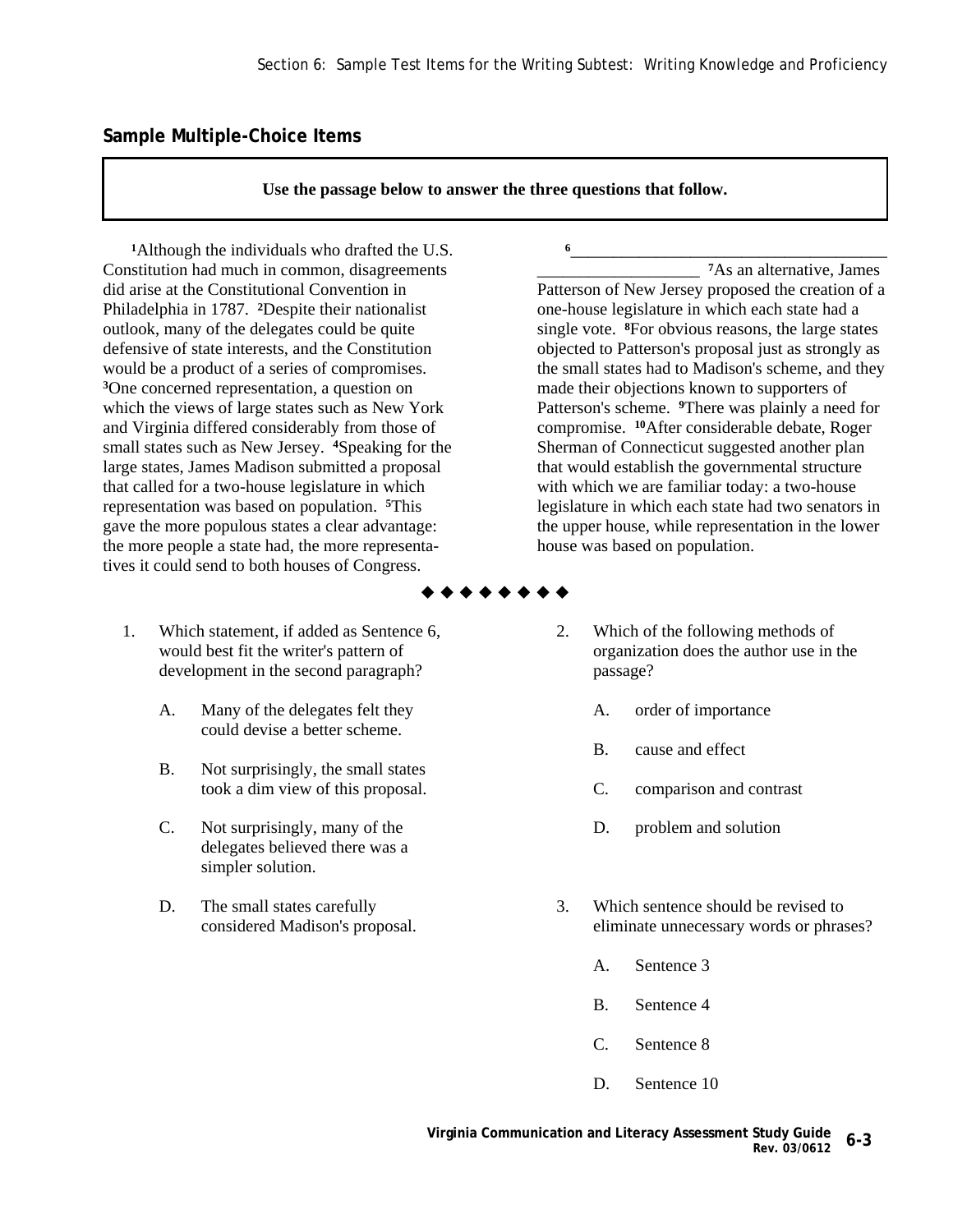### **Use the passage below to answer the six questions that follow. This passage contains errors in spelling, punctuation, and capitalization.**

For nearly three decades following the death of Frida Kahlo in 1954; the work of the renowned painter from Mexico all but vanished from the art world. Then in 1983, publication of Hayden Herrera's biography catapulted her back into the public eye, launching what one observer called a "Frida frenzy." By the nineties, Kahlo had a growing army of devoted fans and admirors. As part of a promotional campaign for a showing of her work, the U.S. Postal Service issued a stamp with her face on it, *Time* magazine placed her on a cover, and the Metropolitan Museum of Art plastered New York city buses with one of her self-portraits. Kahlo operas, documentaries, novels, plays, look-alike competitions, and a critically-acclaimed movie added to her fame, while her paintings began to sell at prices that Picassos' typically command. Indeed, the revival of interest in Frida Kahlo has been a fitting tribute to a gifted artist whose work reflected her passionate ferosity and her absolute refusal to be anyone but herself.

 4. If one of the underlined segments of the sentence below contains an error in spelling, capitalization, or punctuation, select the type of error. If there is no error, select D, "sentence correct."

For nearly three decades following the death of Frida Kahlo in 1954; the work of the renowned painter from Mexico all but vanished from the art world.

- A. spelling error
- B. punctuation error
- C. capitalization error
- D. sentence correct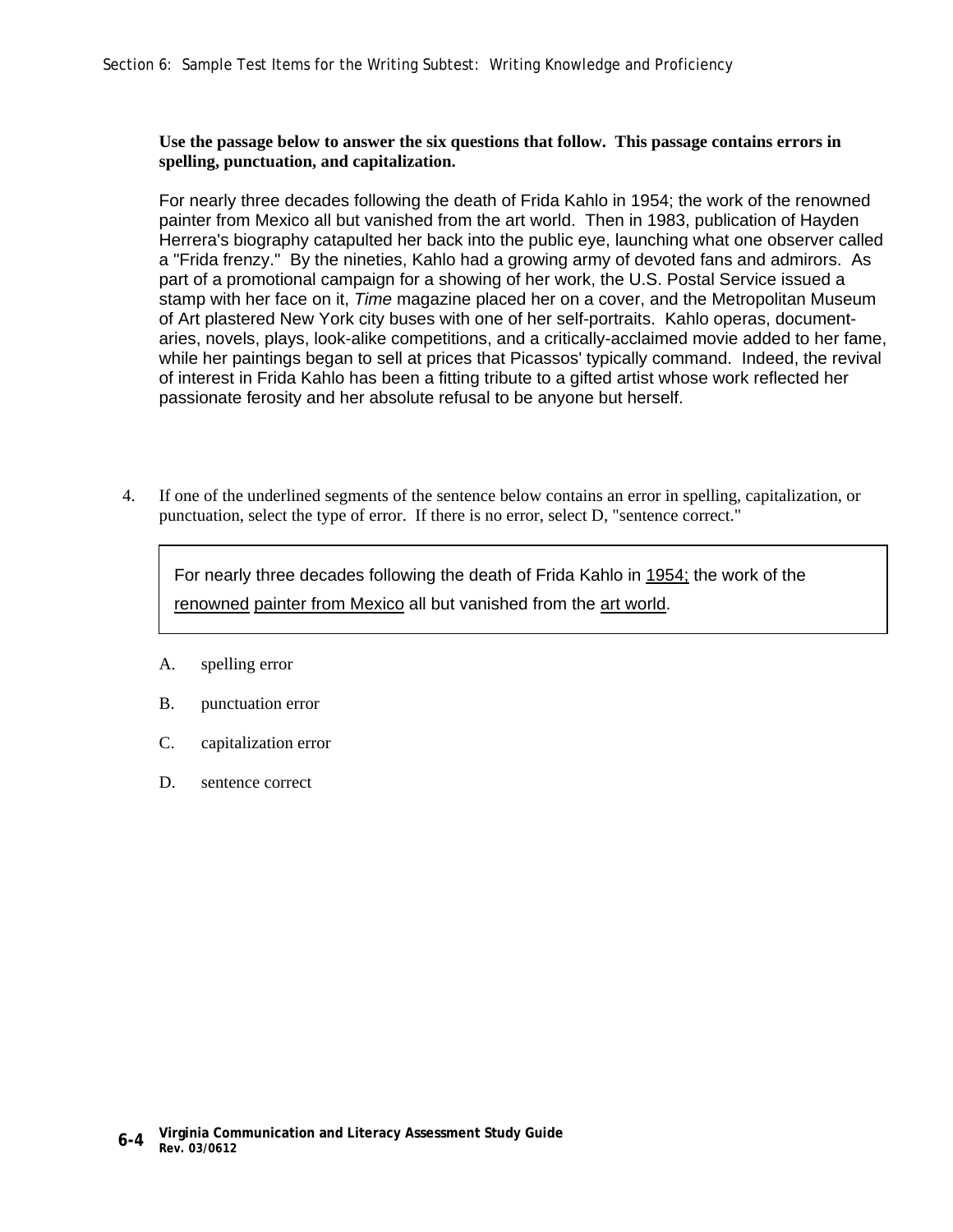5. If one of the underlined segments of the sentence below contains an error in spelling, capitalization, or punctuation, select the type of error. If there is no error, select D, "sentence correct."

Then in 1983, publication of Hayden Herrera's biography catapulted her back into the public eye, launching what one observer called a "Frida frenzy."

- A. spelling error
- B. punctuation error
- C. capitalization error
- D. sentence correct
- 6. If one of the underlined segments of the sentence below contains an error in spelling, capitalization, or punctuation, select the type of error. If there is no error, select D, "sentence correct."

By the nineties, Kahlo had a growing army of devoted fans and admirors.

- A. spelling error
- B. punctuation error
- C. capitalization error
- D. sentence correct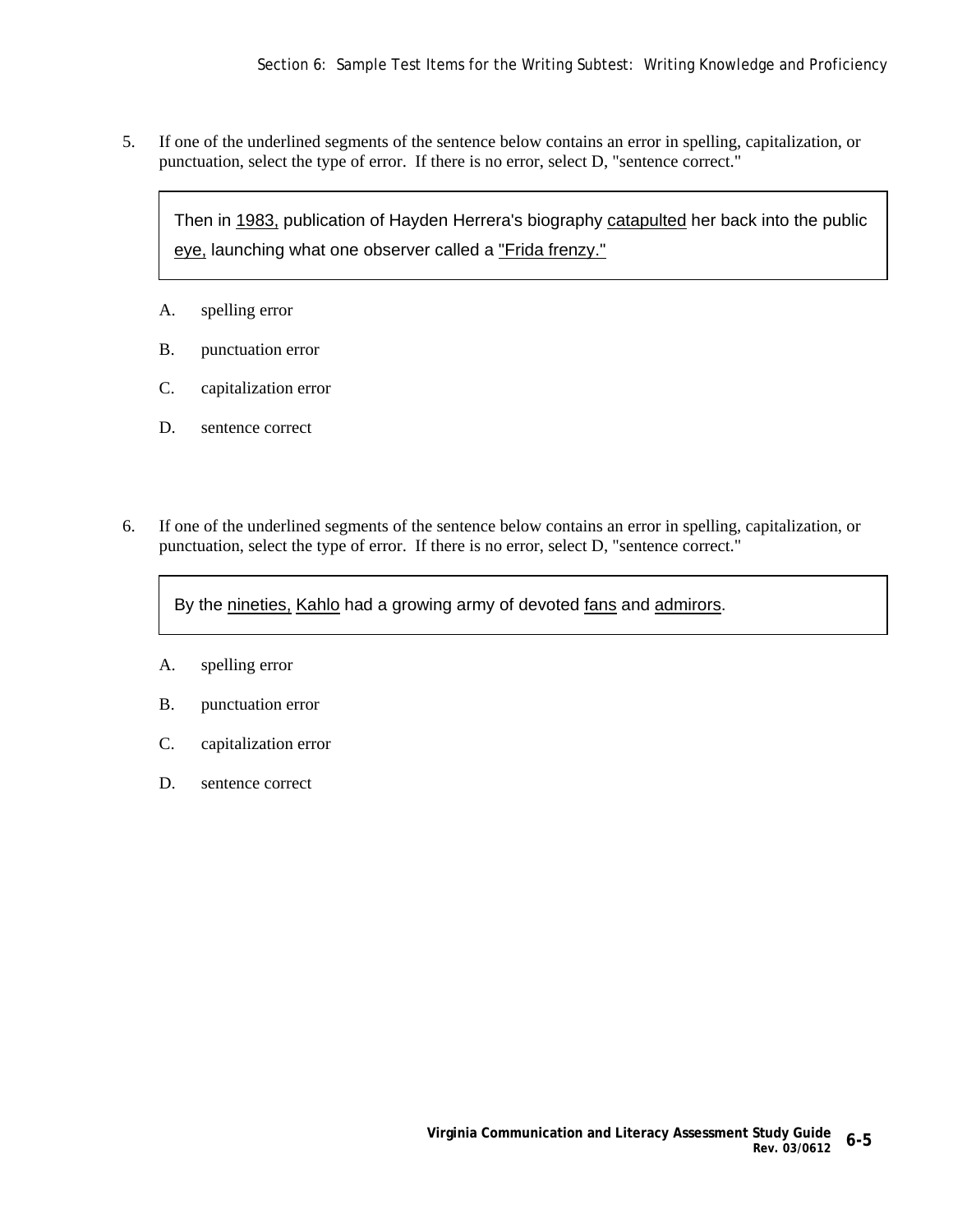7. If one of the underlined segments of the sentence below contains an error in spelling, capitalization, or punctuation, select the type of error. If there is no error, select D, "sentence correct."

As part of a promotional campaign for a showing of her work, the U.S. Postal Service issued a stamp with her face on it, *Time* magazine placed her on a cover, and the Metropolitan Museum of Art plastered New York city buses with one of her self-portraits.

- A. spelling error
- B. punctuation error
- C. capitalization error
- D. sentence correct
- 8. If one of the underlined segments of the sentence below contains an error in spelling, capitalization, or punctuation, select the type of error. If there is no error, select D, "sentence correct."

Kahlo operas, documentaries, novels, plays, look-alike competitions, and a critically-acclaimed movie added to her fame, while her paintings began to sell at prices that Picassos' typically command.

- A. spelling error
- B. punctuation error
- C. capitalization error
- D. sentence correct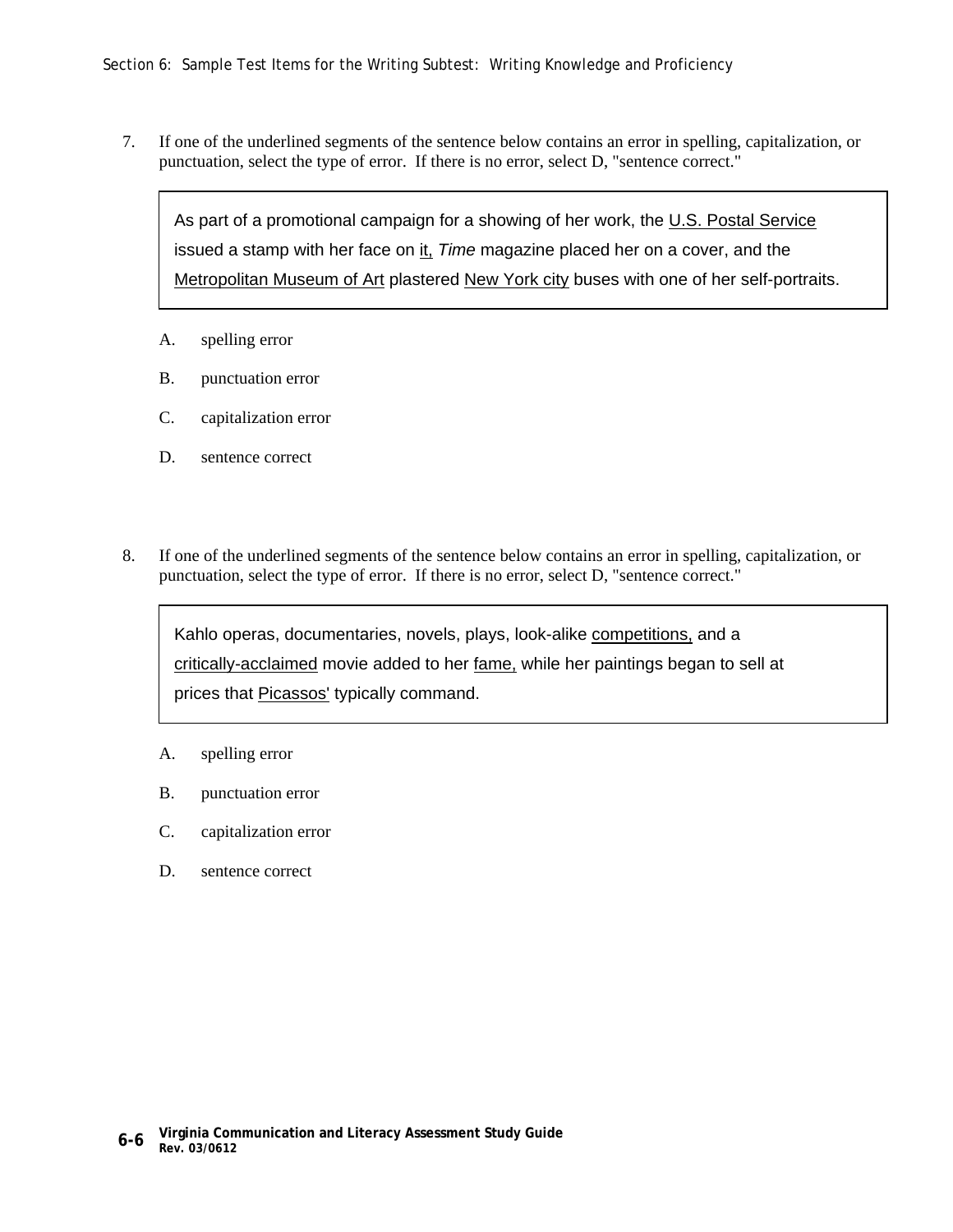9. If one of the underlined segments of the sentence below contains an error in spelling, capitalization, or punctuation, select the type of error. If there is no error, select D, "sentence correct."

Indeed, the revival of interest in Frida Kahlo has been a fitting tribute to a gifted artist whose work reflected her passionate ferosity and her absolute refusal to be anyone but herself.

- A. spelling error
- B. punctuation error
- C. capitalization error
- D. sentence correct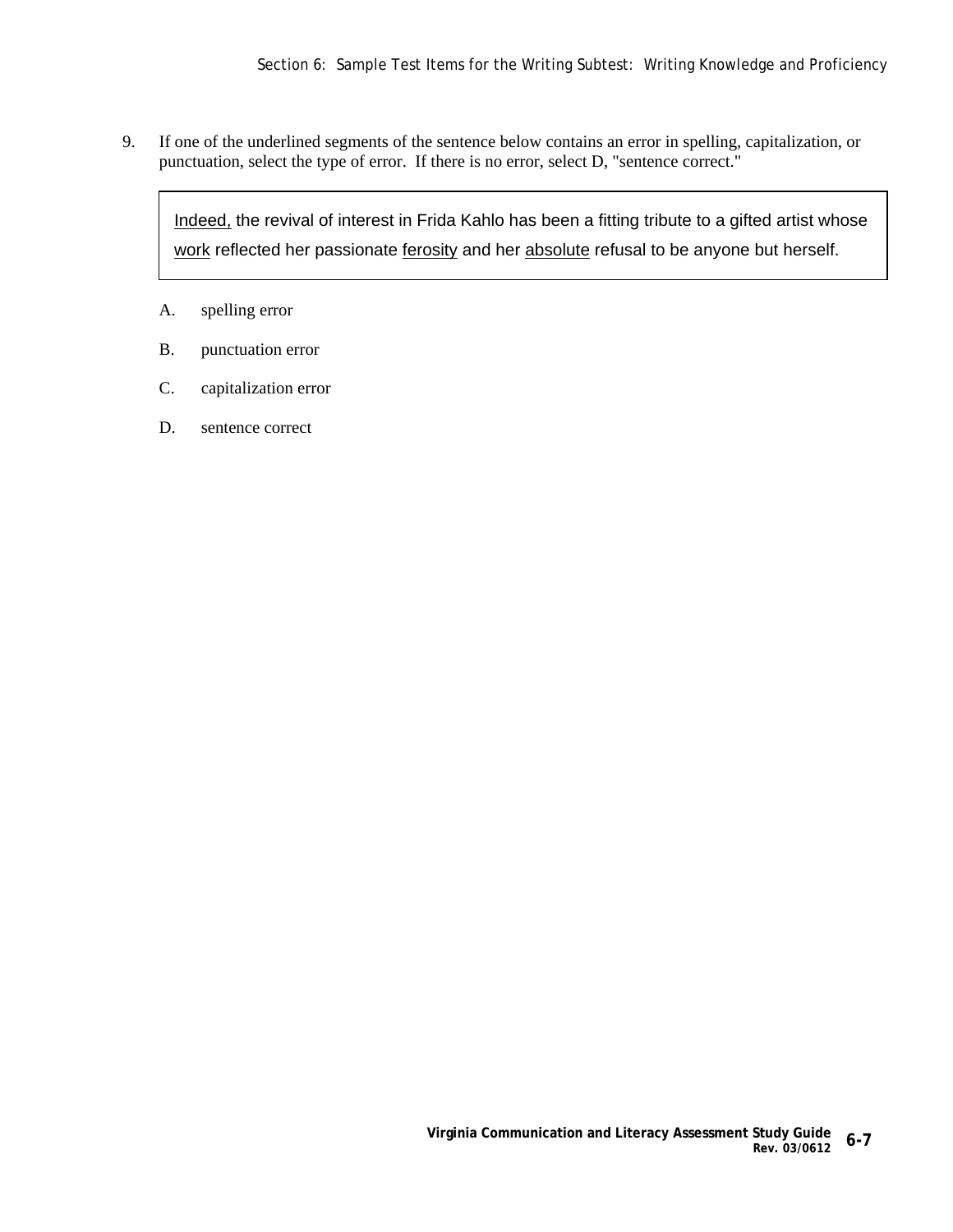## **Answer Key**

#### **Item 1, Objective 7, Correct Response B**

In the second paragraph of the passage, the writer describes how opposition among the smaller states to Madison's proposal generated a debate that resulted in a compromise on the issue of representation. Thus, of the choices available, response B best fits the writer's pattern of development in the paragraph.

#### **Item 2, Objective 8, Correct Response D**

In the passage, the writer first introduces the problem of representation that arose at the Constitutional Convention between representatives from the larger and smaller states. The author then describes how Roger Sherman of Connecticut proposed a compromise plan that resolved a major disagreement among large-state and smallstate delegates. Thus, of the choices available, response D best describes how the author organized the information presented in the passage.

#### **Item 3, Objective 9, Correct Response C**

In sentence 8 of the second paragraph, the writer notes that the large states found Patterson's proposal just as objectionable as the small states had found Madison's plan. Adding that critics of Patterson's proposal made their objections known is unnecessary as that phrase simply repeats the earlier observation that the large states objected strongly to the proposal. Since none of the other available choices contain unnecessary words or phrases, response C is the best answer.

#### **Item 4, Objective 11, Correct Response B**

A semicolon is used to separate independent clauses that can stand alone as sentences and are not joined by a conjunction. Because the semicolon in this sentence is used to separate a subordinate clause ("For nearly three decades following the death of Frida Kahlo in 1954 . . .") that cannot stand on its own from the independent clause that follows it, the sentence contains a punctuation error. Therefore, response B is the correct answer.

#### **Item 5, Objective 11, Correct Response D**

There are no spelling, punctuation, or capitalization errors in the segments underlined in the sentence. Thus, response D is the correct answer.

### **Item 6, Objective 11, Correct Response A**

In this sentence, the word admirors is spelled incorrectly; it should be spelled admirers. Therefore, response A is the correct answer.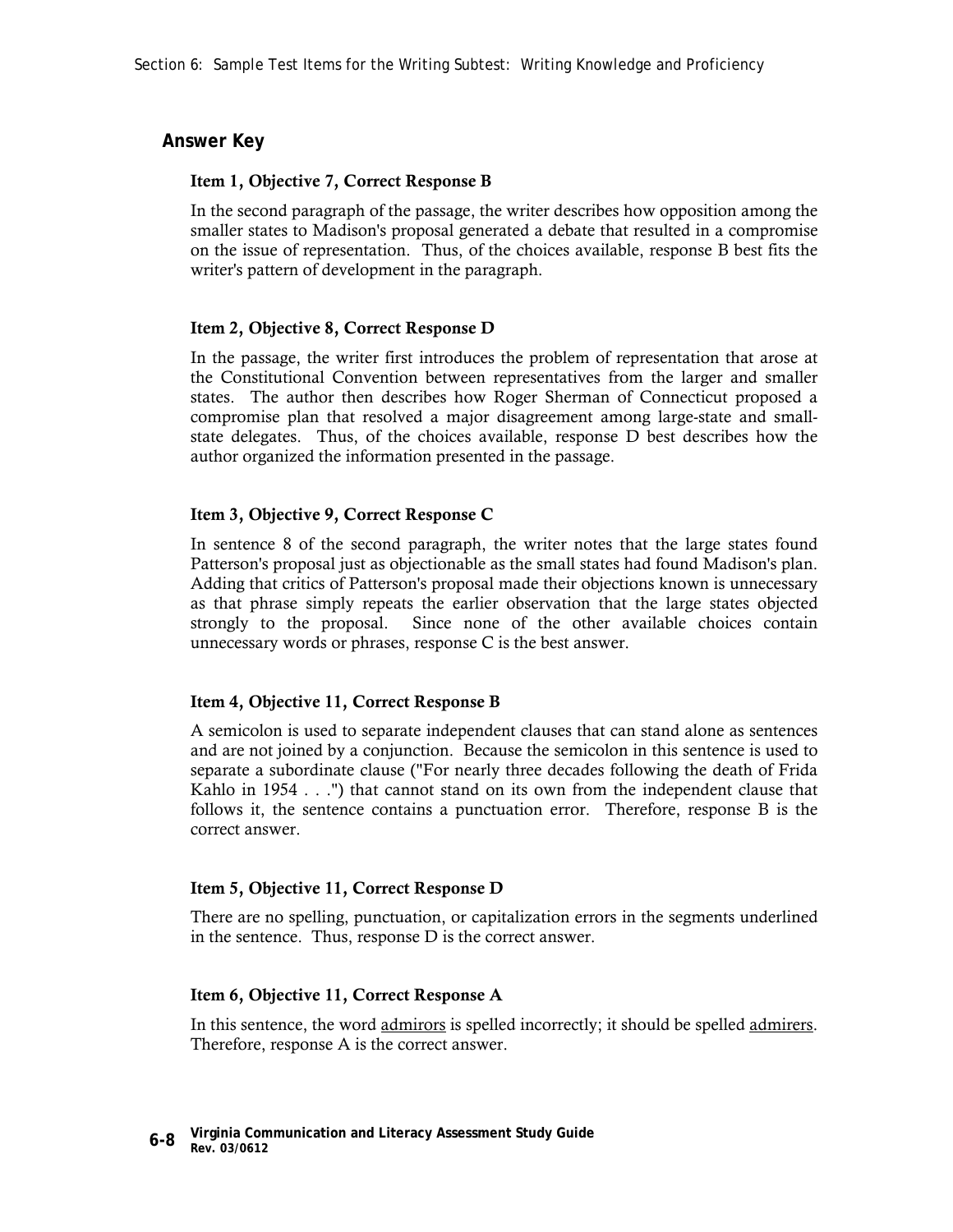### **Item 7, Objective 11, Correct Response C**

In this sentence the word city is part of a proper name and must be capitalized. Therefore, response C is the correct answer.

#### **Item 8, Objective 11, Correct Response B**

Because Picasso was a single individual, the apostrophe at the end of word Picassos, to indicate the possessive case, should be placed before the letter "s," not after it. Therefore, response B is the correct answer.

#### **Item 9, Objective 11, Correct Response A**

In this sentence, the word <u>ferosity</u> is spelled incorrectly; it should be spelled <u>ferocity</u>. Therefore, response A is the correct answer.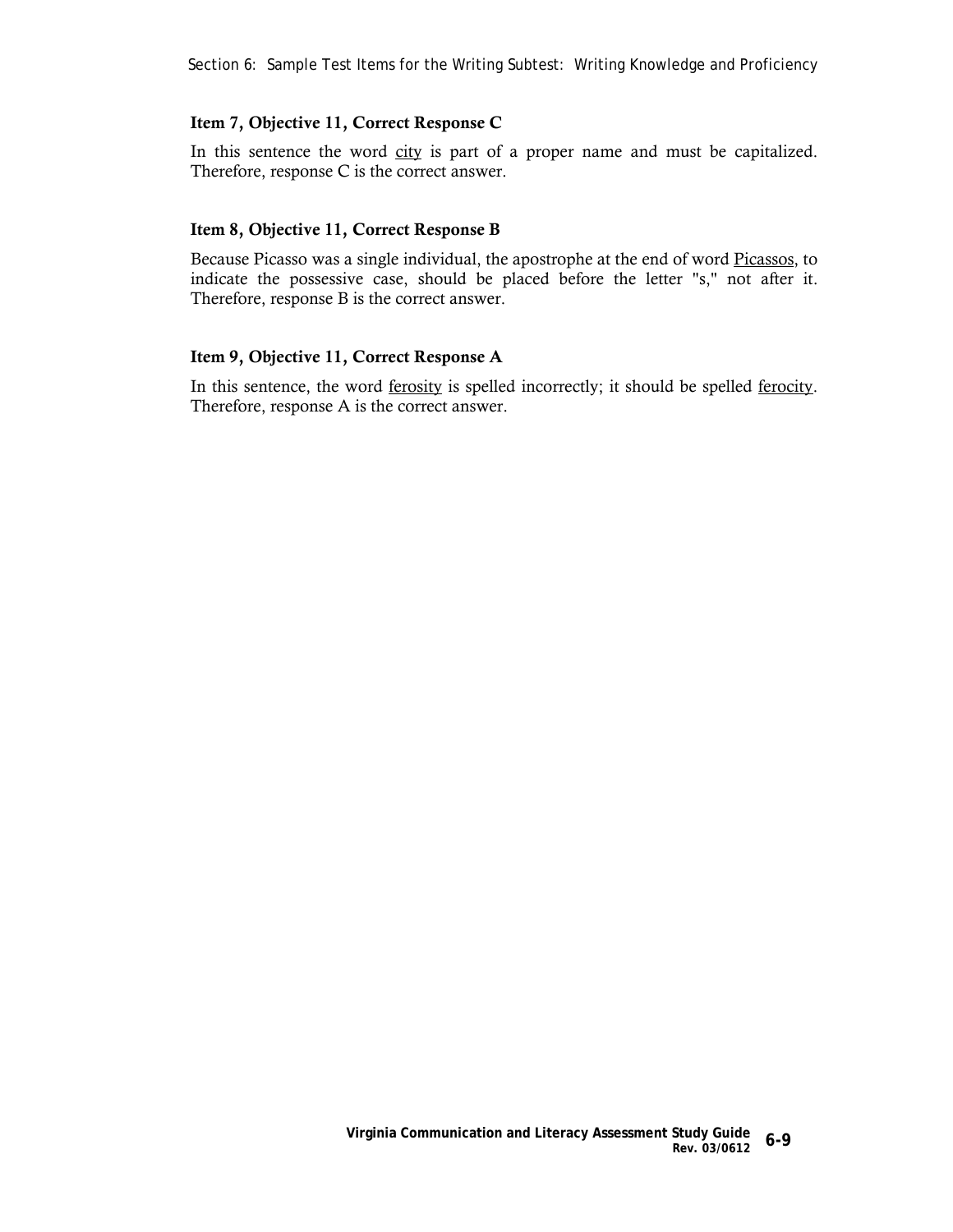## **Short-Answer Items**

This part of the writing subtest includes several short-answer items. For each item, candidates are asked to revise text containing two grammatical errors. Candidates are asked to rewrite the text in proper grammatical form, correctly using grammar and writing mechanics (e.g., spelling, punctuation, capitalization). Responses to the shortanswer items are scored on the basis of the number of corrections made accurately, subtracting for the introduction of new errors. Responses may revise or restructure the syntax of the original text but must maintain the essential elements (e.g., names, places, actions) and relationship between those elements (e.g., cause/effect, before/after). The response must be a single sentence.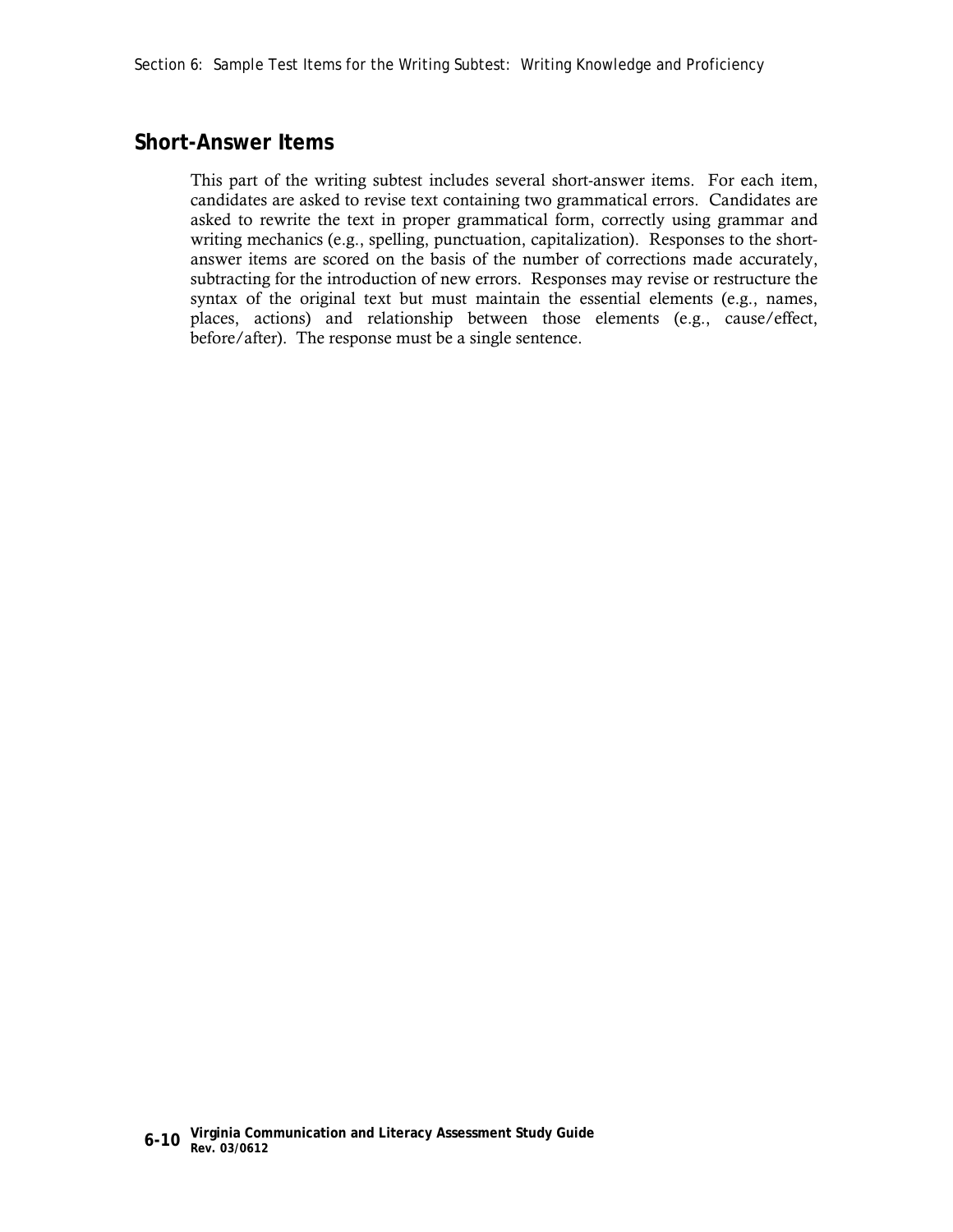## **Test Directions for the Writing Subtest Short-Answer Items**

## **DIRECTIONS FOR THE SHORT-ANSWER SECTION OF THE WRITING SUBTEST**

This section of the Writing subtest consists of three items. For each item, you are asked to revise text that contains two errors (e.g., in grammar, usage, construction, spelling, capitalization, or punctuation). For each item, rewrite the text so that the errors are addressed and the original meaning is maintained. In addressing the errors, you may restructure the syntax of the original text, but the essential elements (e.g., names, places, actions) and relationship among those elements (e.g., cause/effect, before/after) must be maintained. Your rewrite should be a single sentence and should not introduce any new errors in grammar, usage, construction, spelling, punctuation, or capitalization. Note that proper names of people are correctly spelled within the text.

**Write or print the entire sentence as you have revised it on page 3 of Answer Document E in the space that corresponds to each item number.** Your score will be based solely on the responses that are written in the space provided for each item. Be sure to write or print legibly.

## **USE ANSWER DOCUMENT E: PAGE 3**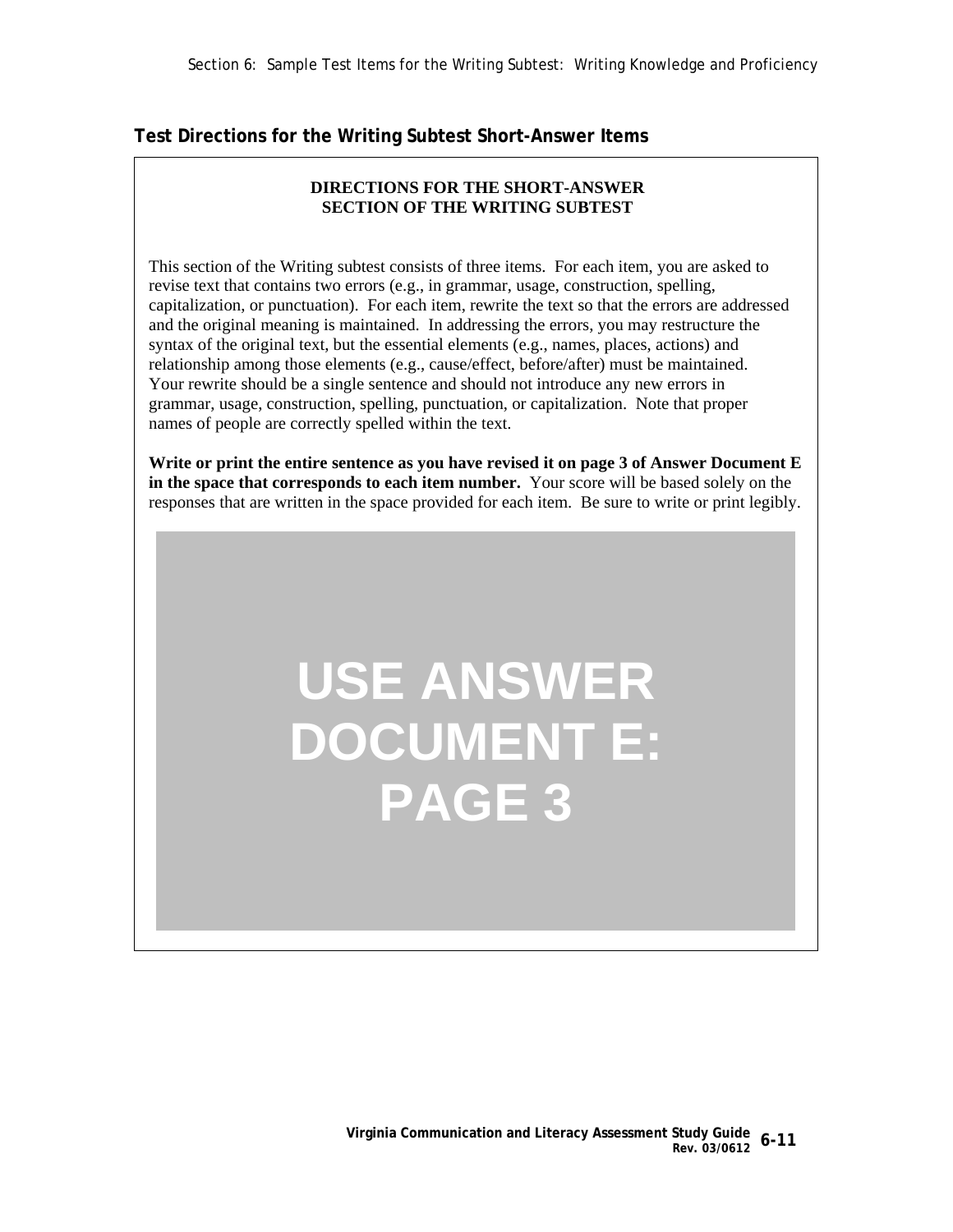### **Sample Short-Answer Item and Response**

 **The following text contains two errors (e.g., in grammar, usage, construction, spelling, capitalization, punctuation). Rewrite the text so that the errors are addressed and the original meaning is maintained. Your rewrite should be a single sentence.**

Neither Alan nor Thomas are ready to begin the project, they believe they need at least another week to complete their preparations.

Errors: subject/verb agreement; comma splice

Sample Rewrite: Neither Alan nor Thomas is ready to begin the project; they believe they need at least another week to complete their preparations.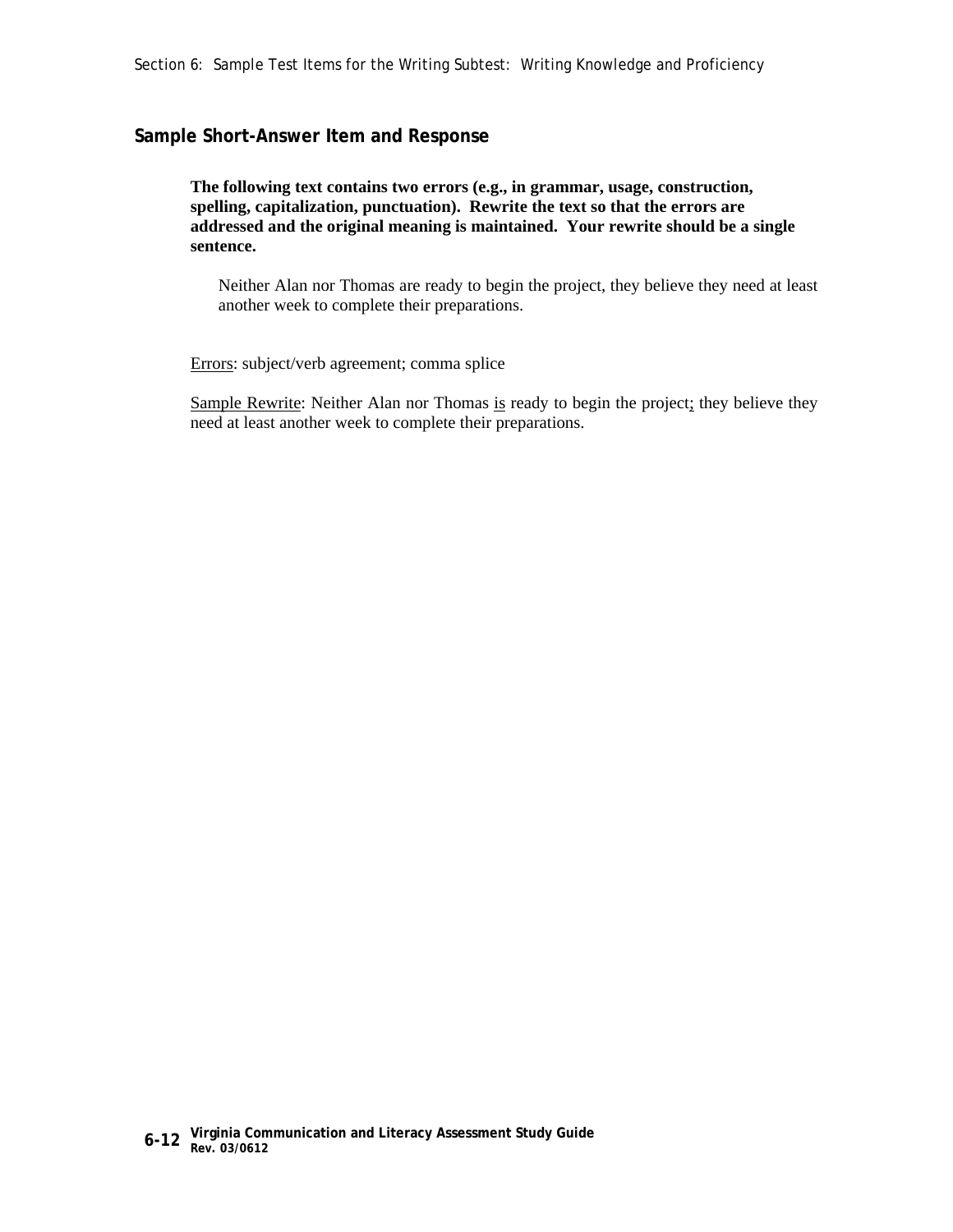## **Writing Assignment: Summary**

This section of the Writing subtest presents a passage for the candidate to summarize in his or her own words. Responses are scored on the extent to which they effectively communicate the main idea and essential points of the passage clearly and concisely, in the candidate's own words. The candidate's response should conform to the conventions of Standard English (e.g., be free of grammatical errors) and should be written legibly. More specifically, the candidate's response is scored according to the following performance characteristics.

Responses to the writing assignments are typically scored holistically by two or more qualified educators during scoring sessions held after each VCLA test administration. Scorers are oriented before each scoring session to ensure that all responses are scored according to standardized procedures. Responses are scored according to standardized procedures using scoring scales that have been reviewed by Virginia educators and approved by the Virginia Department of Education.

Responses to the writing assignments are scored on the extent to which they effectively communicate a whole message to a specified audience for the stated purpose and in the candidate's own words. The response should conform to the conventions of Standard English and should be written legibly. A response to a writing assignment is designated "unscorable" if it is unrelated to the assigned topic, illegible, not in the appropriate language, of insufficient length of original work to score, or merely a repetition of the assignment. If there is no response to a writing assignment, it is designated "blank."

In judging the overall effectiveness of each response, scorers use scoring scales that describe varying levels of performance. A set of **Performance Characteristics** guides scorers in considering responses to the writing assignments. The **Scoring Scale** is related to the performance characteristics for the test and is used by scorers in assigning scores to responses to the writing assignments. Review the following performance characteristics and scoring scale provided with the sample assignments as you prepare to take the VCLA.

| Fidelity                                         | Fidelity is the extent to which the response accurately and clearly<br>represents in your own words the essential meaning, content, and<br>point of view of the original passage.                                                                                                                                                                                                                             |
|--------------------------------------------------|---------------------------------------------------------------------------------------------------------------------------------------------------------------------------------------------------------------------------------------------------------------------------------------------------------------------------------------------------------------------------------------------------------------|
| <b>Conciseness</b>                               | Conciseness is the extent to which the response is of appropriate<br>length, depth, and specificity to convey the essential meaning,<br>content, and point of view of the original passage.                                                                                                                                                                                                                   |
| Organization                                     | Organization is the extent to which your sequencing and paragraph-<br>ing of ideas convey the essential meaning, logical structure, and point<br>of view of the original passage.                                                                                                                                                                                                                             |
| Mechanics,<br>Grammar, and<br><b>Word Choice</b> | Mechanics, grammar, and word choice are the extent to which words<br>are spelled correctly and your writing follows the conventions of<br>punctuation and capitalization; the effectiveness of the sentence<br>structure and the extent to which the sentences are free of structural<br>errors; and the extent to which your writing shows care and precision<br>in word choice and is free of usage errors. |

## **Performance Characteristics**

A sample of the test directions is provided on the next page.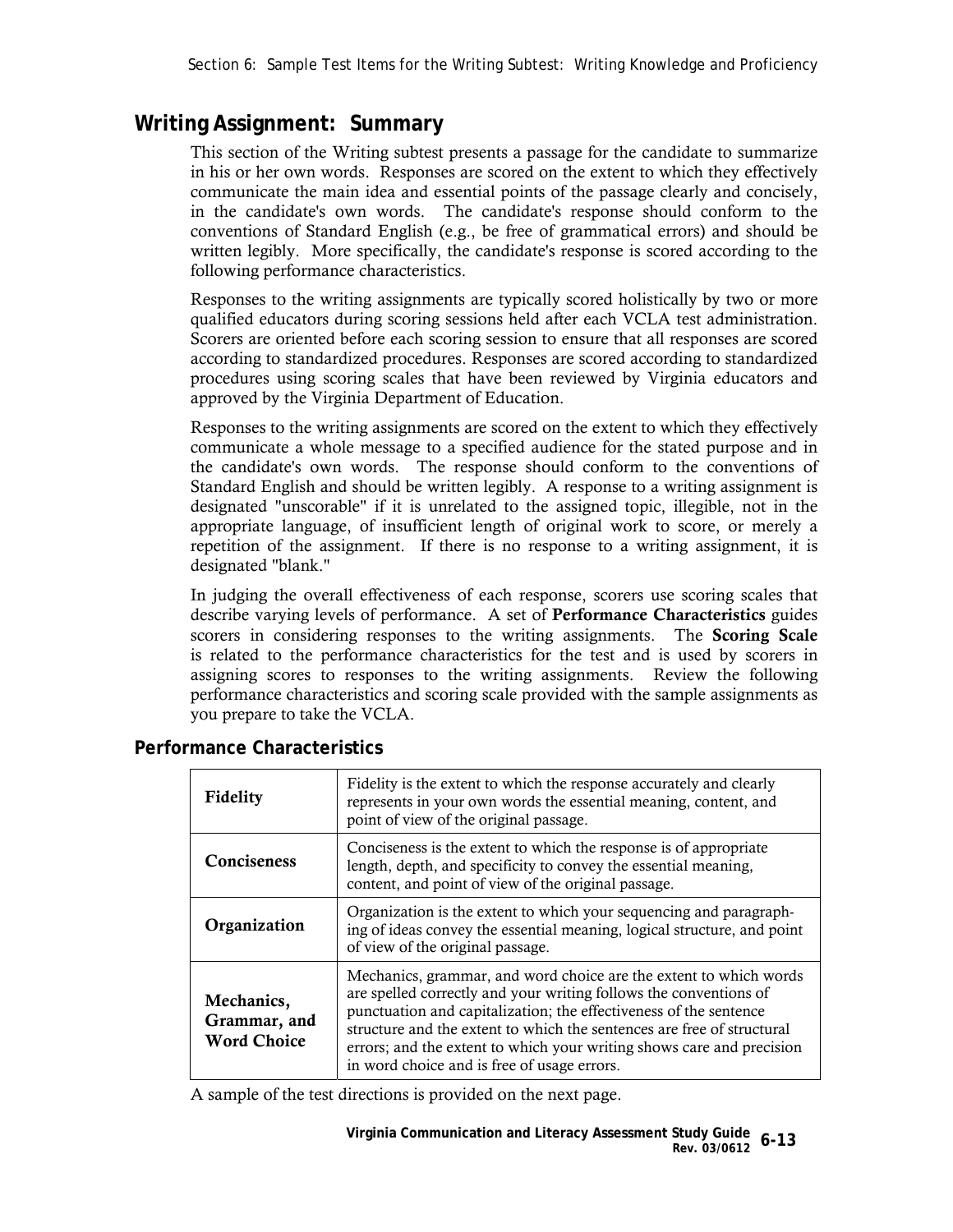## **Test Directions for the Writing Subtest Writing Assignment: Summary**

### **DIRECTIONS FOR THE WRITING SUMMARY EXERCISE OF THE WRITING SUBTEST**

This section of the Writing subtest presents a passage for you to summarize in your own words. The passage can be found on the next page. Prepare a summary of approximately 150 to 200 words.

You may use any blank space in this test booklet or on the unlined page following the passage to make notes, write an outline, or otherwise prepare your summary. **However, your score will be based solely on the version of your summary that is written on pages 5 and 6 of Answer Document E. Summaries written in the test booklet will NOT be scored.**

Your summary should effectively communicate the main idea and essential points of the passage. You are expected to identify the relevant information and communicate it clearly and concisely in your own words.

Your summary will be evaluated based on the following criteria:

- **FIDELITY:** Fidelity is the extent to which the response accurately and clearly represents in your own words the essential meaning, content, and point of view of the original passage.
- **CONCISENESS:** Conciseness is the extent to which the response is of appropriate length, depth, and specificity to convey the essential meaning, content, and point of view of the original passage.
- **ORGANIZATION:** Organization is the extent to which your sequencing and paragraphing of ideas convey the essential meaning, logical structure, and point of view of the original passage.
- **MECHANICS, GRAMMAR, AND WORD CHOICE:** Mechanics, grammar, and word choice are the extent to which words are spelled correctly and your writing follows the conventions of punctuation and capitalization; the effectiveness of the sentence structure and the extent to which the sentences are free of structural errors; and the extent to which your writing shows care and precision in word choice and is free of usage errors.

The final version of your summary should conform to the conventions of Standard English, should be written legibly, and should be in your own words.

# **USE ANSWER DOCUMENT E: PAGES 5 AND 6**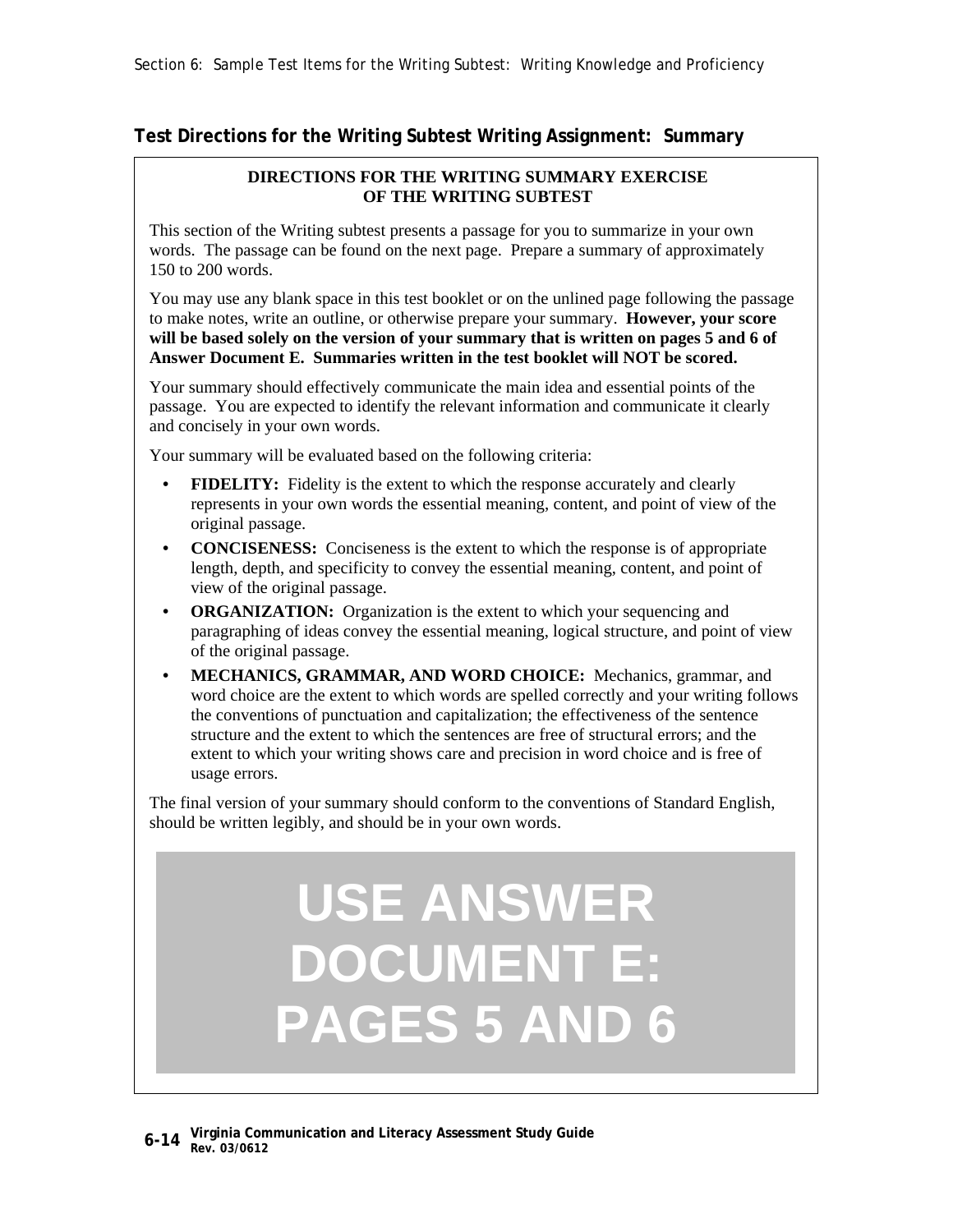| <b>Score</b><br>Point | <b>Score Point Description</b>                                                                                                                                                                                                                                                                                                                                                                                                                                                                                                                                                                                                                                                                                                                                                                                                                                                                                                                                                                                                                                                                                                                        |  |
|-----------------------|-------------------------------------------------------------------------------------------------------------------------------------------------------------------------------------------------------------------------------------------------------------------------------------------------------------------------------------------------------------------------------------------------------------------------------------------------------------------------------------------------------------------------------------------------------------------------------------------------------------------------------------------------------------------------------------------------------------------------------------------------------------------------------------------------------------------------------------------------------------------------------------------------------------------------------------------------------------------------------------------------------------------------------------------------------------------------------------------------------------------------------------------------------|--|
| 4                     | A well-formed written response<br>• Using his or her own words, the candidate accurately and clearly represents the essential<br>meaning, content, and point of view of the original passage. The candidate does not distort or<br>misrepresent the original meaning or substitute his/her own ideas or opinions for those<br>expressed in the original text.<br>The candidate's response is concise, but provides enough statements of appropriate depth and<br>specificity to represent the essential meaning, content, and point of view of the original passage.<br>• The response exhibits control and organization; the sequencing and paragraphing of ideas<br>clearly represent the essential meaning, logical structure, and point of view of the original<br>passage.                                                                                                                                                                                                                                                                                                                                                                       |  |
|                       | The candidate shows mastery of mechanical conventions (e.g., spelling, punctuation,<br>capitalization). The candidate uses correct and effective paragraph and sentence structure. The<br>candidate's usage and choice of words are careful and precise.                                                                                                                                                                                                                                                                                                                                                                                                                                                                                                                                                                                                                                                                                                                                                                                                                                                                                              |  |
| 3                     | A generally well-formed written response<br>• Using his or her own words, the candidate generally represents most of the meaning, content,<br>and point of view of the original passage without distortion or misrepresentation.<br>• The candidate's response may be too long or too short, but generally provides enough<br>statements of appropriate depth and specificity to convey most of the meaning, content, and<br>point of view of the original passage.<br>• The candidate's organization of ideas may be somewhat unclear, incomplete, or partially<br>ineffective, but sequencing and paragraphing of ideas generally represent the essential meaning,<br>logical structure, and point of view of the original passage.<br>• The candidate may make some errors in the use of mechanical conventions (e.g., spelling,<br>punctuation, capitalization). The candidate uses adequate paragraph and sentence structure,<br>but minor errors may be present. The candidate's usage and choice of words may display<br>minor errors.                                                                                                         |  |
| 2                     | A partially formed written response<br>• The candidate represents only some of the meaning, content, and point of view of the original<br>passage. The candidate may substitute his or her own ideas and opinions for those expressed in<br>the original passage. The candidate may distort or misrepresent some of the original meaning.<br>The candidate may rely heavily on the language of the original passage to express the essential<br>ideas and meaning of the original passage.<br>The candidate's response may be too long or too short, or lack appropriate depth or specificity,<br>to convey the essential meaning, content, and point of view of the original passage.<br>• The candidate's organization, paragraphing, and sequencing of ideas may compromise or<br>distort the meaning, logical structure, and/or point of view of the original passage.<br>• The candidate makes frequent errors in the use of mechanical conventions (e.g., spelling,<br>punctuation, capitalization). Sentence and paragraph structure are poor, with noticeable and<br>distracting errors. Imprecision in usage and word choice is distracting. |  |
| 1                     | An inadequately formed written response<br>The candidate fails to represent the meaning, content, and point of view of the original passage<br>in his or her own words. The original meaning is distorted, misrepresented, or merely copied.<br>• The candidate's response fails to convey the depth or specificity of meaning conveyed by the<br>original passage.<br>• The candidate's organization, paragraphing, and sequencing of ideas fail to convey the<br>meaning, logical structure, and point of view of the original passage.<br>• The candidate makes serious and numerous errors in the use of mechanical conventions<br>(e.g., spelling, punctuation, capitalization). Sentence and paragraph structure are ineffective,<br>and few sentences are free of errors. Imprecision in usage and word choice interferes with<br>meaning.                                                                                                                                                                                                                                                                                                     |  |
| U                     | The response is unrelated to the assigned topic, illegible, primarily in a language other than<br>English, not of sufficient length of original work to score, or merely a repetition of the<br>passage.                                                                                                                                                                                                                                                                                                                                                                                                                                                                                                                                                                                                                                                                                                                                                                                                                                                                                                                                              |  |
| B                     | There is no response to the assignment.                                                                                                                                                                                                                                                                                                                                                                                                                                                                                                                                                                                                                                                                                                                                                                                                                                                                                                                                                                                                                                                                                                               |  |

**Scoring Scale for the Writing Assignment: Summary**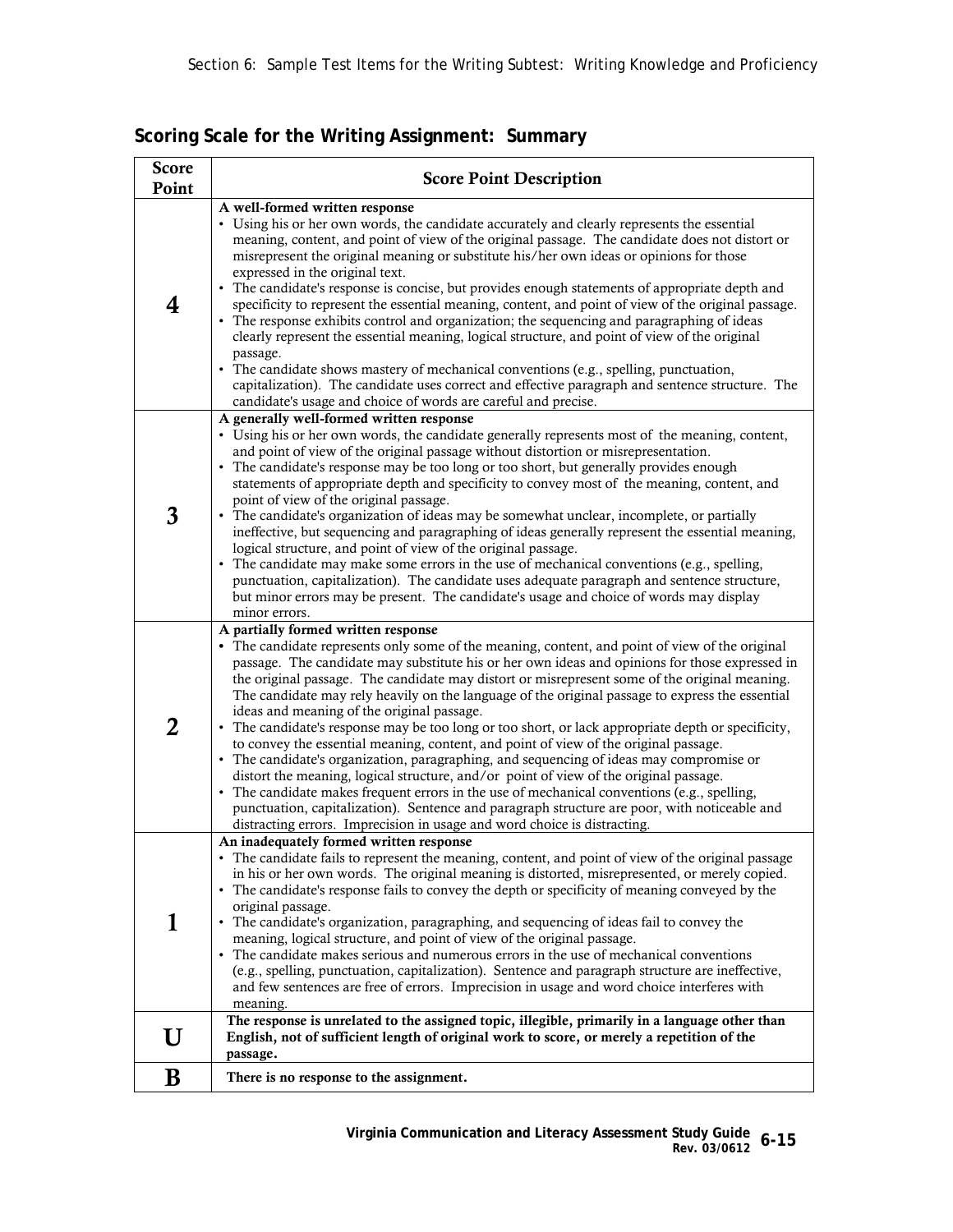#### **Sample Writing Assignment: Summary**

#### **Use the passage below to prepare a summary of 150 to 200 words.**

### **John Smith and Pocahontas**

 One of the most familiar episodes in Virginia's early history is the story of Pocahontas rescuing John Smith. As Smith related the tale, he was about to be executed by the Powhatans when the chief's daughter halted the proceeding by laying her head across his. According to Smith, Pocahontas was motivated by compassion for him and saved his life at great risk to her own. For centuries, historians took the adventurer at his word, at times giving the story a romantic cast. More recently, however, scholars have reexamined Smith's words and other evidence related to the event. Although the "rescue" doubtlessly took place, many believe that Smith's life was never actually in danger.

 Smith is one of the more colorful personalities in American history. That the Virginia Company's Jamestown settlement survived its precarious early years owed much to his leadership. The globe-trotting son of a Lincolnshire yeoman, Smith was a largerthan-life figure who had fought in various European wars and had no hesitation about assuming command of the floundering settlement when he saw it headed for extinction. In addition to supervising the construction of houses and the planting of crops, he took charge of efforts to obtain needed food supplies from Native Americans. He also explored the surrounding rivers and forests to learn what he could about the region. On one such expedition in late 1607, he was captured by Algonkian deer hunters, who held him for several weeks before presenting him to their leader, Powhatan. An elaborate feast followed, after which Smith was made to lie across two flat stones as men with clubs circled his prostrate body. It was then that Pocahontas intervened on his behalf.

 There is no reason to doubt that Smith thought the Powhatans intended to kill him. He knew little about their customs and could only explain his rescue in terms that made sense from an English cultural perspective. That his ordeal was part of a ritual probably never occurred to him. But historians who have begun to reexamine the past from the viewpoint of Native Americans now believe that is exactly what happened. They argue that Smith's near execution represented a symbolic enactment of his death. He was then "reborn" as part of the tribe by being brought back from the grave by one of its members. Smith's status as a leader and representative of the Jamestown colonists would have warranted such treatment. And two days after this ceremony took place, another was held in which Powhatan told Smith that he would always consider him a son. For many native groups, such ritual adoptions served as a prelude to the creation of intertribal alliances. This appears to be what the chief had in mind. Smith's acceptance into the Powhatan family was to be the basis for establishing closer relations between Native Americans and the fledgling settlement at Jamestown.

 There is much in Smith's writing that raises questions about his veracity, and it is not surprising that he has been accused of fabricating and romanticizing his experiences with the Powhatans. But the story he related most likely took place. What he did not record, and probably did not understand, was what it meant. It would be another three and a half centuries or so before historians started asking the questions that would supply that meaning.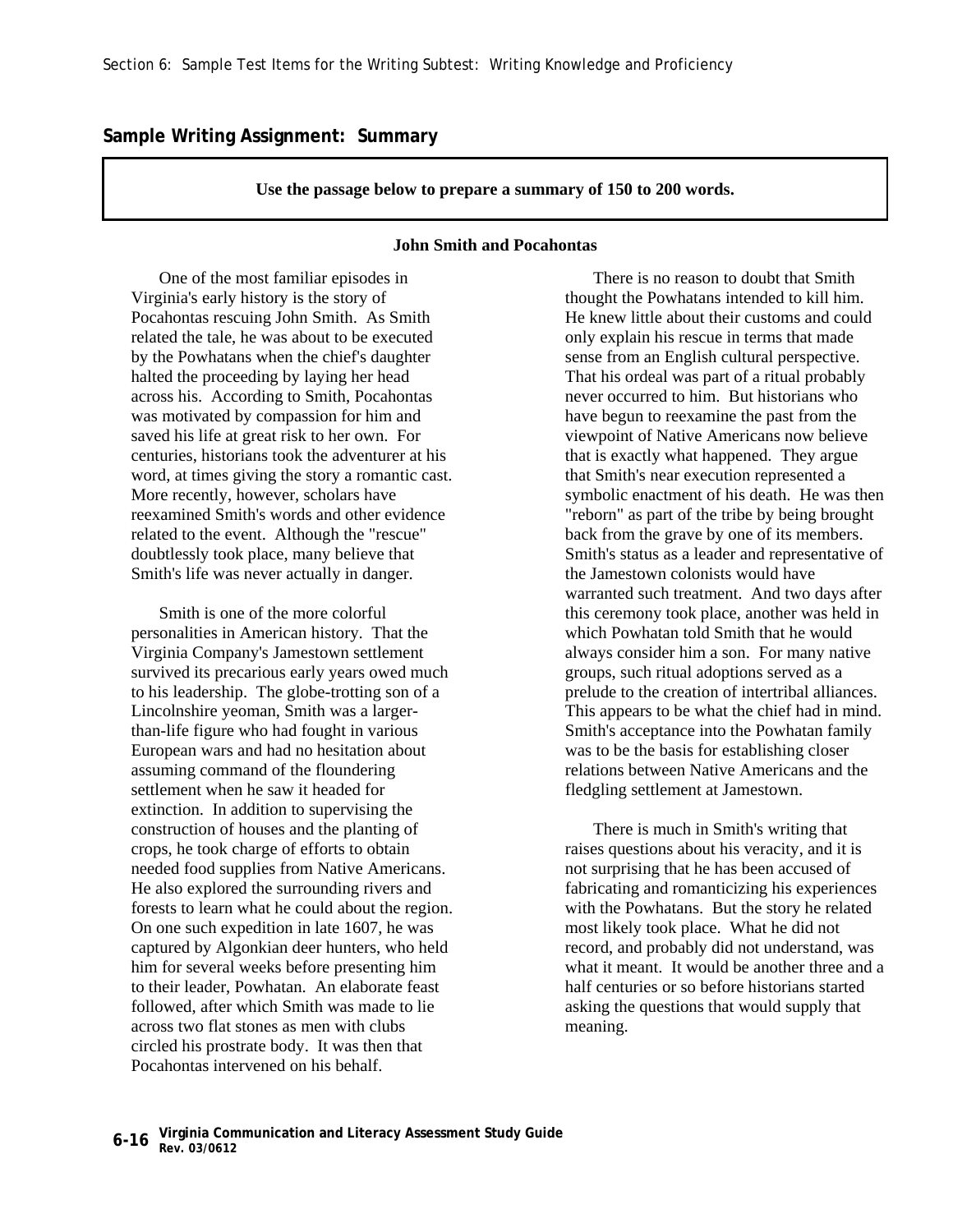## **Writing Assignment: Summary Sample Response**

 John Smith was a globe-trotting adventurer whose leadership of the Jamestown settlement during its precarious early years probably saved the colony from extinction. One of the more memorable episodes of Smith's Virginia years was his rescue by Pocahontas, the daughter of a Powhatan chief, who laid her head across his as he was about to be executed by tribal warriors. According to Smith, she did so because of the great compassion she felt for him, knowing that she was putting her own life at risk.

 For many years, scholars accepted Smith's account of the incident. More recently, however, historians reexamining the past from the viewpoint of Native Americans have proposed an alternative explanation. They believe the Powhatans had no intention of killing Smith, and that his ordeal was part of a tribal adoption ritual. According to this interpretation, Smith's near execution represented a symbolic enactment of his death, from which he was afterward "reborn" into the tribe. By making Smith a member of the Powhatan family, these historians contend, Native Americans hoped to establish closer relations with the English settlement at Jamestown.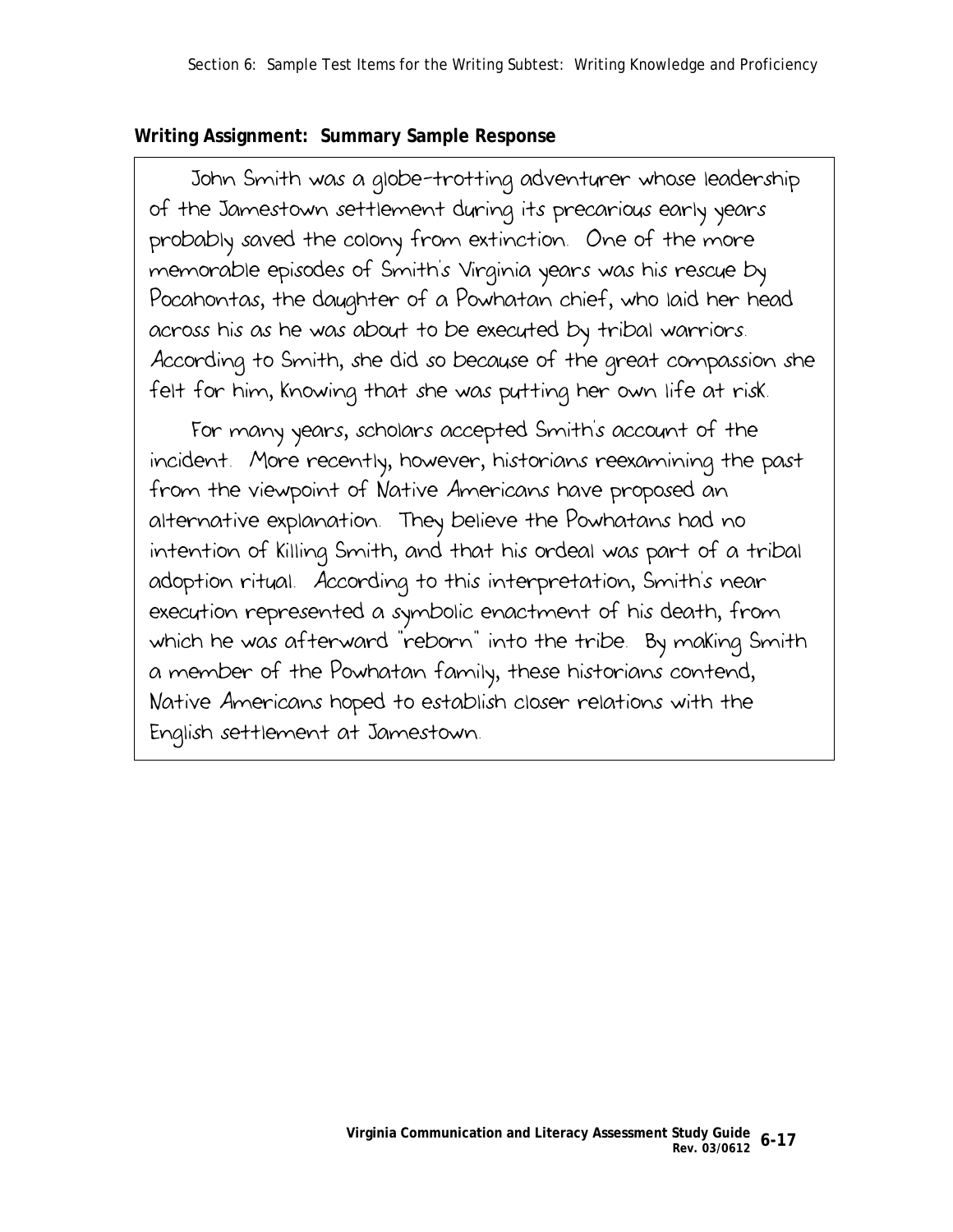## **Writing Assignment: Composition**

In this section of the Writing subtest, the candidate is asked to prepare a composition on an assigned topic. Responses are scored on the extent to which they effectively communicate a whole message to the specified audience for the stated purpose. The candidate is assessed on his or her ability to express, organize, and support opinions and ideas. The candidate is not assessed on the position he or she takes. The final version of the composition should conform to the conventions of Standard English, should be written legibly, and should be the candidate's own work. More specifically, the candidate's response is scored according to the following performance characteristics.

Responses to the writing assignments are scored on the extent to which they effectively communicate a whole message to a specified audience for the stated purpose and in the candidate's own words. The response should conform to the conventions of Standard English and should be written legibly. A response to a writing assignment is designated "unscorable" if it is unrelated to the assigned topic, illegible, not in the appropriate language, of insufficient length of original work to score, or merely a repetition of the assignment. If there is no response to a writing assignment, it is designated "blank."

In judging the overall effectiveness of each response, scorers use scoring scales that describe varying levels of performance. A set of **Performance Characteristics** guides scorers in considering responses to the writing assignments. The **Scoring Scale** is related to the performance characteristics for the test and is used by scorers in assigning scores to responses to the writing assignments. Review the following performance characteristics and scoring scales provided with the sample assignments as you prepare to take the VCLA.

| Appropriateness                     | Appropriateness is the extent to which your response addresses the<br>topic and uses language and style appropriate to the given audience,<br>purpose, and occasion. |
|-------------------------------------|----------------------------------------------------------------------------------------------------------------------------------------------------------------------|
| Organization                        | Organization is the clarity of the writing and the logical sequence of<br>your ideas.                                                                                |
| <b>Focus and Unity</b>              | Focus and unity are the clarity with which you state and maintain<br>focus on the main idea or point of view.                                                        |
| Development                         | Development is the extent to which your response provides<br>statements of appropriate depth, specificity, and/or accuracy.                                          |
| Usage                               | Usage is the extent to which your writing shows care and precision<br>in word choice and is free of usage errors.                                                    |
| <b>Sentence</b><br><b>Structure</b> | Sentence structure is the effectiveness of the sentence structure and<br>the extent to which the sentences are free of structural errors.                            |
| Mechanical<br>Conventions           | Mechanical conventions are the extent to which words are spelled<br>correctly and your response follows the conventions of punctuation<br>and capitalization.        |

## **Performance Characteristics**

A sample of the test directions is provided on the next page.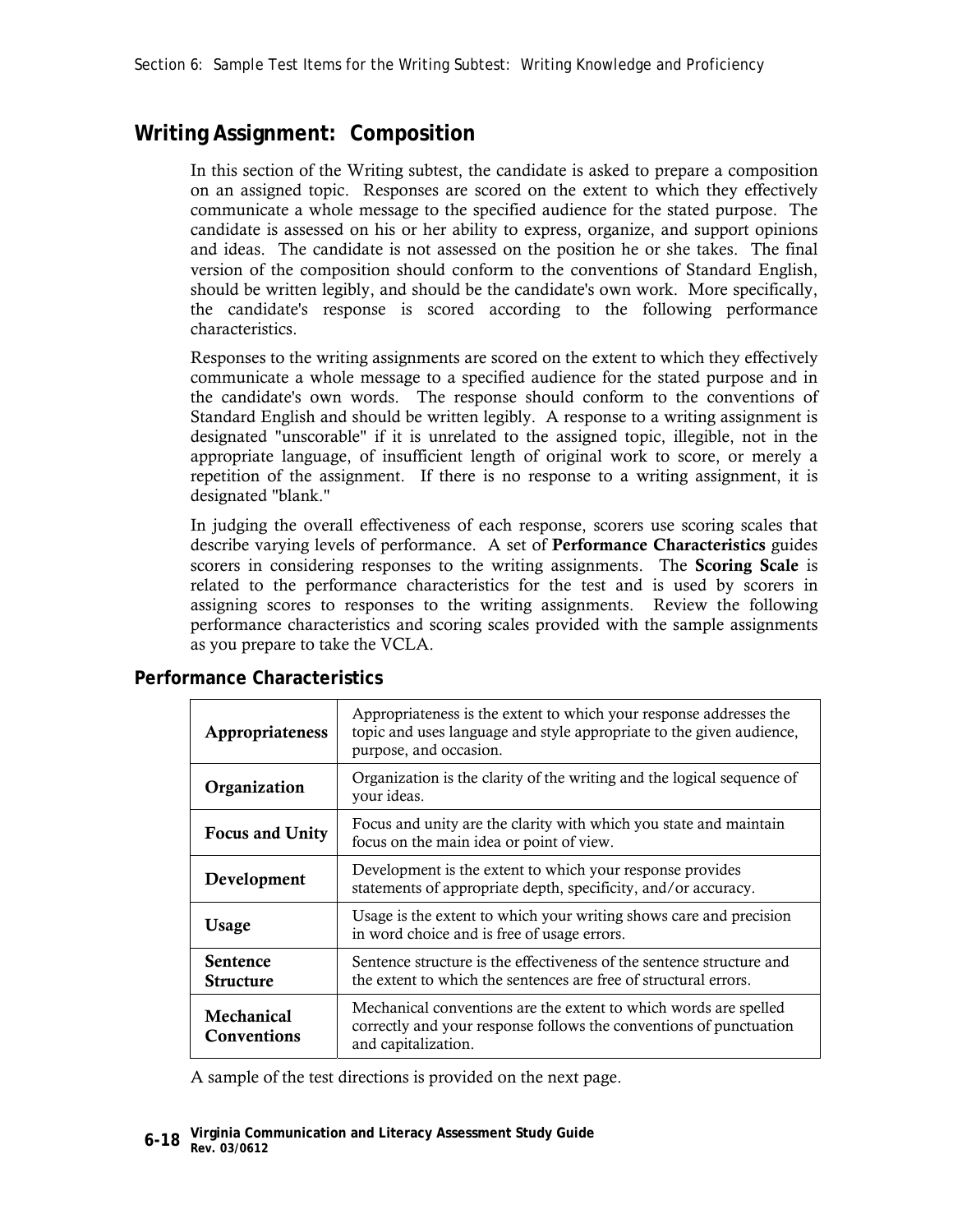## **Test Directions for the Writing Subtest Writing Assignment: Composition**

## **DIRECTIONS FOR THE COMPOSITION EXERCISE OF THE WRITING SUBTEST**

This section of the Writing subtest consists of one writing assignment. The assignment can be found on the next page. You are asked to prepare a multiple-paragraph composition of approximately 300 to 600 words on an assigned topic.

You may use any blank space in the test booklet to make notes, write an outline, or otherwise prepare your composition. **However, your score will be based solely on the version of your composition that is written in Written Response Booklet F. Compositions written in the test booklet will NOT be scored.**

Your composition should effectively communicate a whole message to the specified audience for the stated purpose. You will be assessed on your ability to express, organize, and support opinions and ideas. You will not be assessed on the position you express.

Your composition will be evaluated based on the following criteria:

- **APPROPRIATENESS:** Appropriateness is the extent to which your response addresses the topic and uses language and style appropriate to the given audience, purpose, and occasion.
- **ORGANIZATION:** Organization is the clarity of the writing and the logical sequence of your ideas.
- **FOCUS AND UNITY:** Focus and unity are the clarity with which you state and maintain focus on the main idea or point of view.
- **DEVELOPMENT:** Development is the extent to which your response provides statements of appropriate depth, specificity, and/or accuracy.
- **USAGE:** Usage is the extent to which your writing shows care and precision in word choice and is free of usage errors.
- **SENTENCE STRUCTURE:** Sentence structure is the effectiveness of the sentence structure and the extent to which the sentences are free of structural errors.
- **MECHANICAL CONVENTIONS:** Mechanical conventions are the extent to which words are spelled correctly and your response follows the conventions of punctuation and capitalization.

The final version of your composition should conform to the conventions of Standard English, should be written legibly, and should be your own original work.

# **USE WRITTEN RESPONSE BOOKLET F**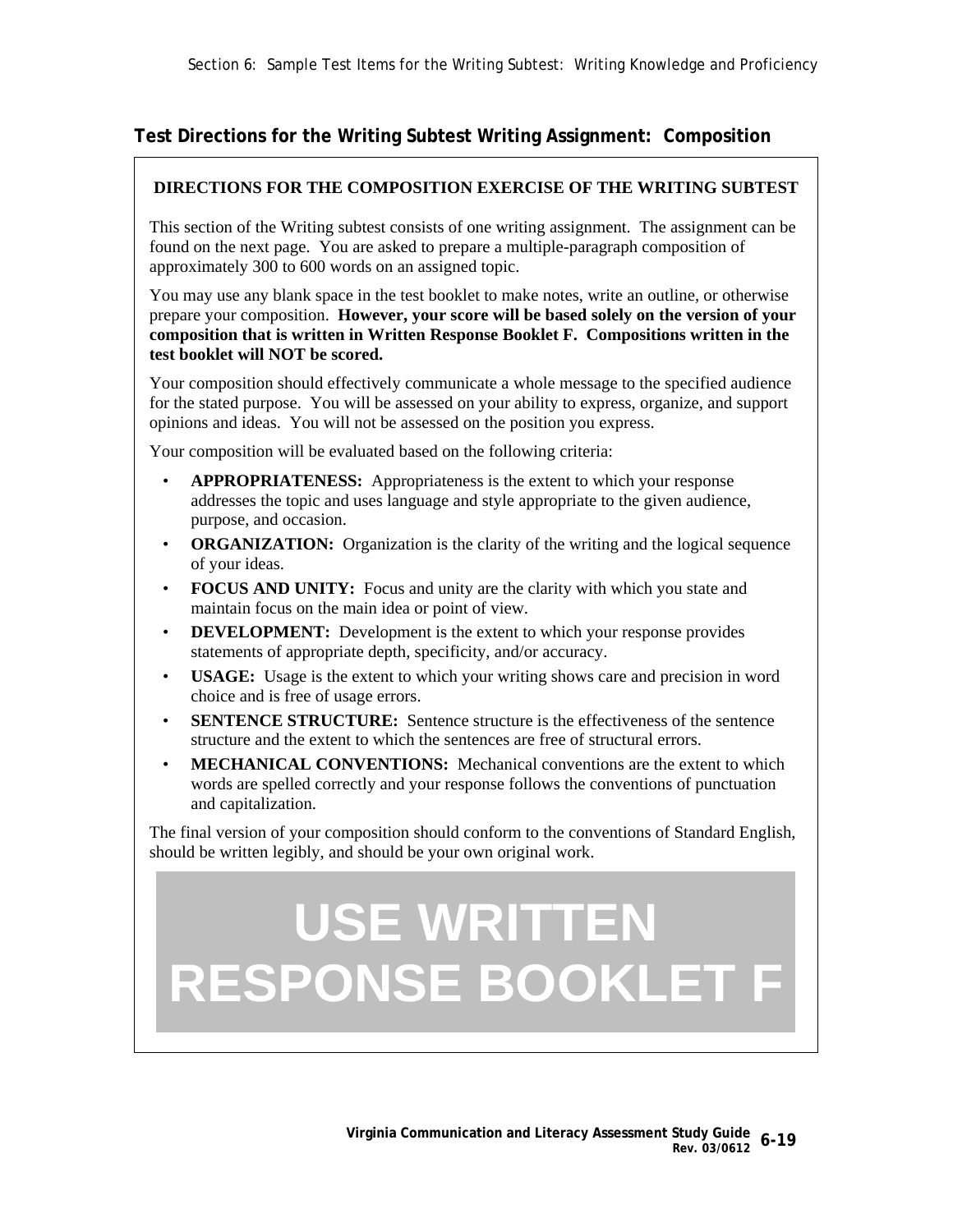| <b>Score</b><br>Point | <b>Score Point Description</b>                                                                                                                                                                                                                                                                                                                                                                                                                                                                                                                                                                                                                                                                                                                                                                                                  |
|-----------------------|---------------------------------------------------------------------------------------------------------------------------------------------------------------------------------------------------------------------------------------------------------------------------------------------------------------------------------------------------------------------------------------------------------------------------------------------------------------------------------------------------------------------------------------------------------------------------------------------------------------------------------------------------------------------------------------------------------------------------------------------------------------------------------------------------------------------------------|
| 4                     | A well-formed written response<br>• The candidate addresses the assignment fully and uses appropriate language and style.<br>• The candidate exhibits control in the organization of ideas.<br>• The candidate clearly states a main idea and/or point of view, and maintains focus and unity<br>throughout the response.<br>• The candidate develops the response fully by providing ample statements of appropriate depth,<br>specificity, and accuracy.<br>• Usage and choice of words are careful and precise.<br>• Sentence structure is effective and free of errors.<br>• The candidate shows mastery of mechanical conventions (e.g., spelling, punctuation,<br>capitalization).                                                                                                                                        |
| 3                     | A generally well-formed written response<br>• The candidate generally addresses the assignment and for the most part uses appropriate<br>language and/or style.<br>• The organization of ideas is generally clear and logical, but there may be occasional ambiguity<br>or partial ineffectiveness.<br>• The main idea and/or point of view of the response is generally clear, and focus and unity are<br>generally maintained.<br>• The response is generally developed through the use of statements of appropriate depth,<br>specificity, and accuracy.<br>• Minor errors in usage and word choice may be evident.<br>• Sentence structure is generally correct, although minor errors may be present.<br>• There may be some errors in the use of mechanical conventions (e.g., spelling, punctuation,<br>capitalization). |
| 2                     | A partially formed written response<br>• The candidate partially addresses the assignment and may use inappropriate language and/or<br>style.<br>• The candidate may make an effort to organize and sequence ideas, but organization is largely<br>unclear.<br>• The main idea and/or point of view is inconsistent and/or the focus and unity of the discussion<br>are not sustained.<br>• The response includes very few statements that contribute effectively to the development of the<br>response.<br>• Imprecision in usage and word choice is distracting.<br>• Sentence structure is poor, with noticeable and distracting errors.<br>• The candidate makes frequent errors in the use of mechanical conventions (e.g., spelling,<br>punctuation, capitalization).                                                     |
| 1                     | An inadequately formed written response<br>The candidate attempts to address the assignment, but language and style are generally<br>inappropriate for the given audience, purpose, and/or occasion.<br>• Any organization that is present fails to present an effective sequence of ideas.<br>• The main idea and/or point of view of the response is not identified.<br>• The candidate fails to include statements that contribute effectively to the development of the<br>response.<br>• Imprecision in usage and word choice interferes with meaning.<br>• Sentence structure is ineffective, and few sentences are free of errors.<br>• The candidate makes serious and numerous errors in the use of mechanical conventions<br>(e.g., spelling, punctuation, capitalization).                                           |
| U                     | The response is unrelated to the assigned topic, illegible, primarily in a language other than<br>English, not of sufficient length of original work to score, or merely a repetition of the<br>assignment.                                                                                                                                                                                                                                                                                                                                                                                                                                                                                                                                                                                                                     |
| B                     | There is no response to the assignment.                                                                                                                                                                                                                                                                                                                                                                                                                                                                                                                                                                                                                                                                                                                                                                                         |

**Scoring Scale for the Writing Assignment: Composition**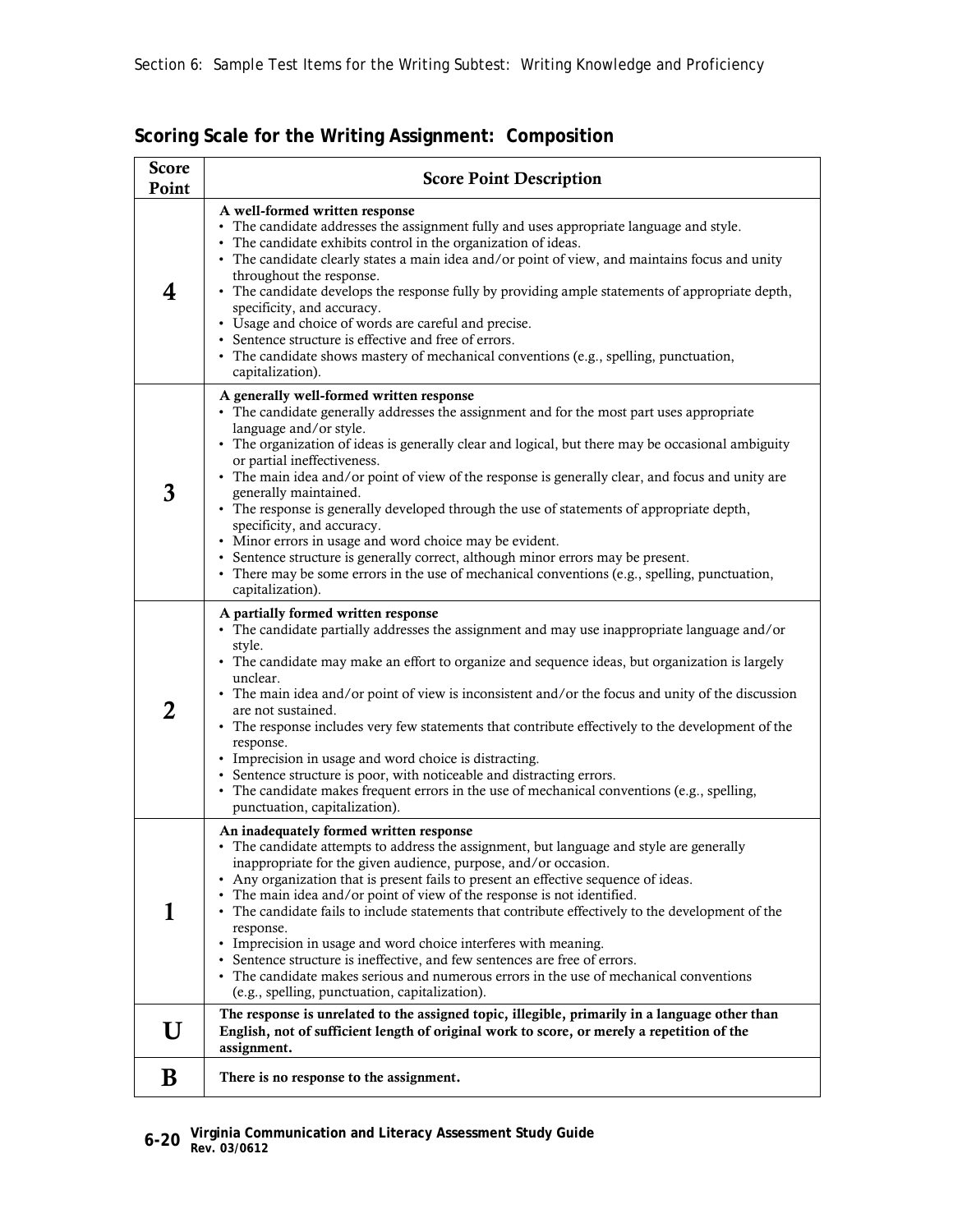**Sample Writing Assignment: Composition** 

## **COMPOSITION EXERCISE**

**Read the passages below about assigning homework to students over the summer vacation; then follow the instructions for writing your composition.** 

## **Summer Homework: YES**

## **Summer Homework: NO**

Proponents argue that summer homework assignments enable teachers to build upon the learning that has taken place during the school year and to prepare students for the following year's curriculum. Without summer homework, the long vacation means that students forget much of what they have learned and teachers have to spend a considerable amount of time in the fall going back over what has already been taught. Moreover, summer homework assignments are a necessity if the United States is to keep pace educationally with other industrialized countries, where both the school day and the school year are usually longer than they are in the United States.

Opponents of summer homework argue that students need time to pursue their own interests outside the structured environment of the classroom. They believe that the most effective learning occurs when students are independently investigating topics that they find personally interesting. In addition, say opponents, summer homework interferes with summer employment, which not only is an important source of income for young people, but also provides life experiences that are just as meaningful to young people's development as what they learn at school.

Your purpose is to write a persuasive composition, to be read by a classroom instructor, in which you take a position on whether or not students should be assigned homework over the summer vacation. Be sure to defend your position with logical arguments and appropriate examples.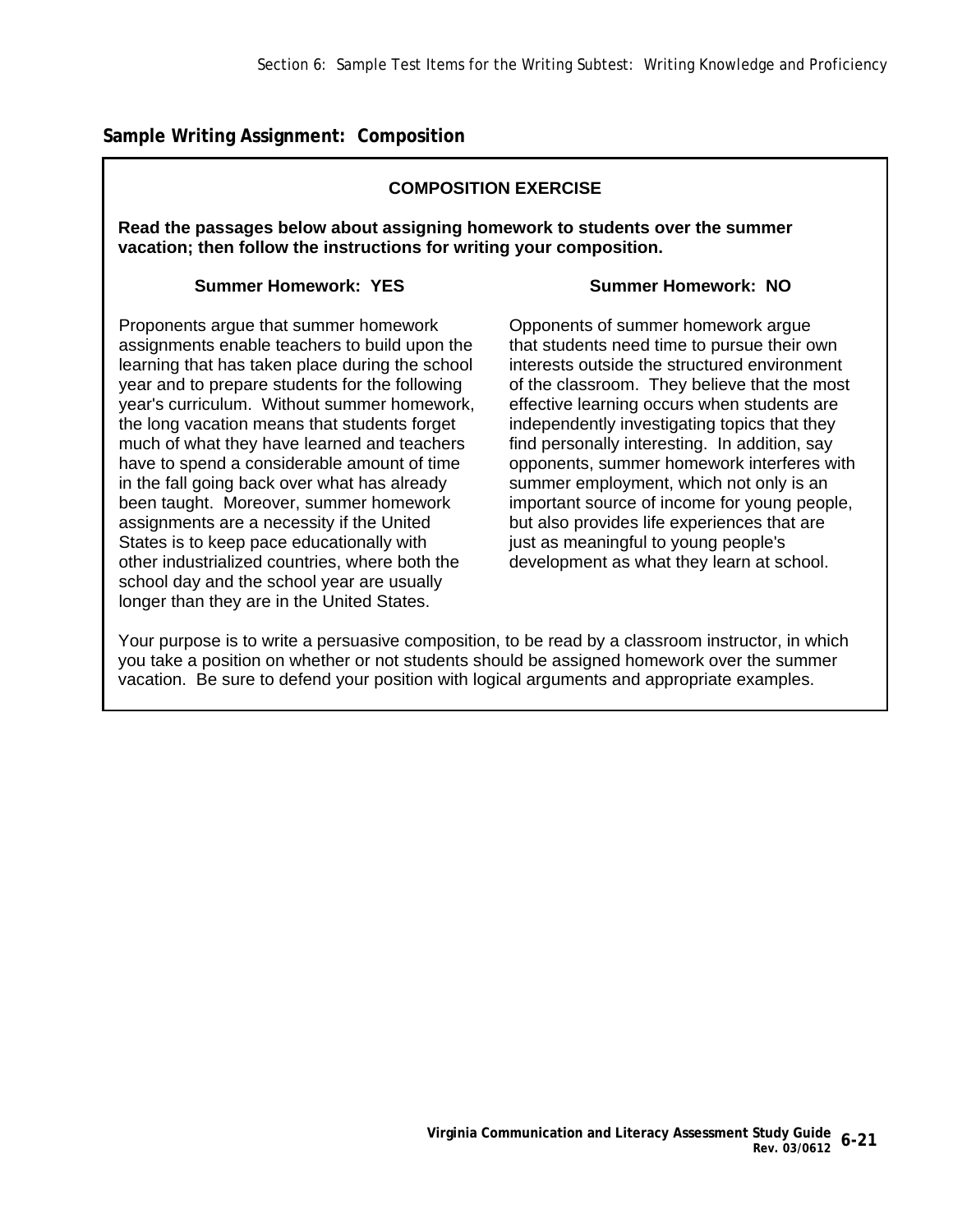## **Writing Assignment: Composition Sample Response**

 Summer vacation has traditionally been a time for students to unwind from the pressure of the school year. Over the summer months, young people are free to pursue their own hobbies and interests, earn money and learn new skills, travel, meet new people, socialize with family and friends, or simply relax and enjoy themselves. Given the stress that students face during the year to get assignments in on time while juggling extracurricular activities, family demands, and frequently, parttime employment, the summer break is not only welcome relief but important for the health and well-being of young people. On the other hand, the traditional summer vacation often results in students forgetting what they have learned and losing ground in their studies. The typical school year begins with a review of previous lessons, so that time for new learning is lost and progress is delayed.

 Those who oppose homework over the summer argue that it would prevent students from working. Summer employment allows students to get a taste of the "real world"—to learn self-discipline and responsibility by "punching a clock." For many students, a summer job is their first experience earning their own money; they may be forced to follow a budget and make responsible spending choices in order to build up a saving's account for college.

 It is also argued that students need a break in order to pursue their own interests in depth. Many young people have talents and interests that are ignored or only touched on in the classroom. A full summer spent immersed in music at summer music camp, exploring nature in a National Park, or travelling to a foreign country may open the door to a rewarding and successful career a student may not have otherwise considered.

 While these objections are legitimate ones, there is no reason that homework assignments should prevent participation in other activities. In fact, the assignments could be designed to supplement and enhance summer activities. My most educationally stimulating and fun summer was the one I spent as a camp counselor while writing about it for a

*(continued)*